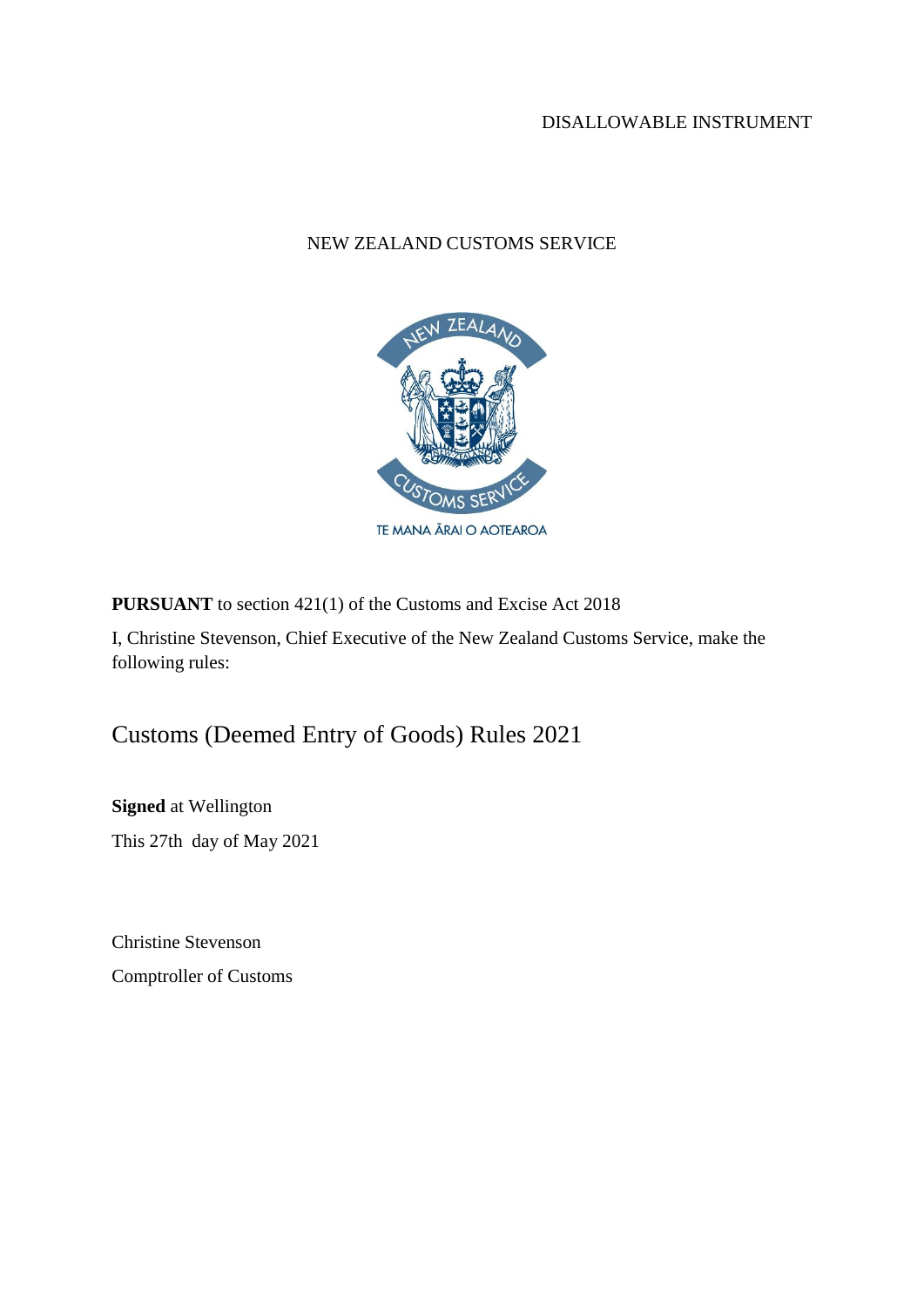# Customs (Deemed Entry of Goods) Rules 2021

# **Table of Contents**

| Part 1            | <b>Rules</b>                                                                               | 3              |
|-------------------|--------------------------------------------------------------------------------------------|----------------|
| <b>Section 1</b>  | Title, purpose, application, commencement, and interpretation                              | 3              |
| 1.1               | Title                                                                                      | 3              |
| 1.2               | Purpose and Application of rules                                                           | 3              |
| 1.3               | Commencement                                                                               | 3              |
| 1.4               | Interpretation                                                                             | 3              |
| <b>Section 2</b>  | Documents required for deemed entry of goods                                               | 4              |
| 2.1               | Application of regulation $26(2)(b)$ of the Regulations                                    | 4              |
| <b>Section 3</b>  | <b>Simplified import declaration</b>                                                       | 5              |
| 3.1               | Importer must ensure simplified import declaration is provided in way<br>prescribed        | 5              |
| <b>Section 4</b>  | Inward cargo report write-off request                                                      | 5              |
| 4.1               | Responsible person must provide inward cargo report write-off request<br>in way prescribed | 5              |
| <b>Section 5</b>  | <b>Consequential amendments</b>                                                            | 6              |
| 5.1               | <b>Consequential amendments to Customs Rules</b>                                           | 6              |
| 5.2               | <b>Notes</b>                                                                               | 6              |
| Part 2            | <b>Schedules</b>                                                                           | 7              |
| <b>Schedule 1</b> | Simplified Import Declaration Electronic (WCO) Message Format                              | $\overline{7}$ |
| <b>Schedule 2</b> | <b>Consequential Amendments to Rules</b>                                                   | 31             |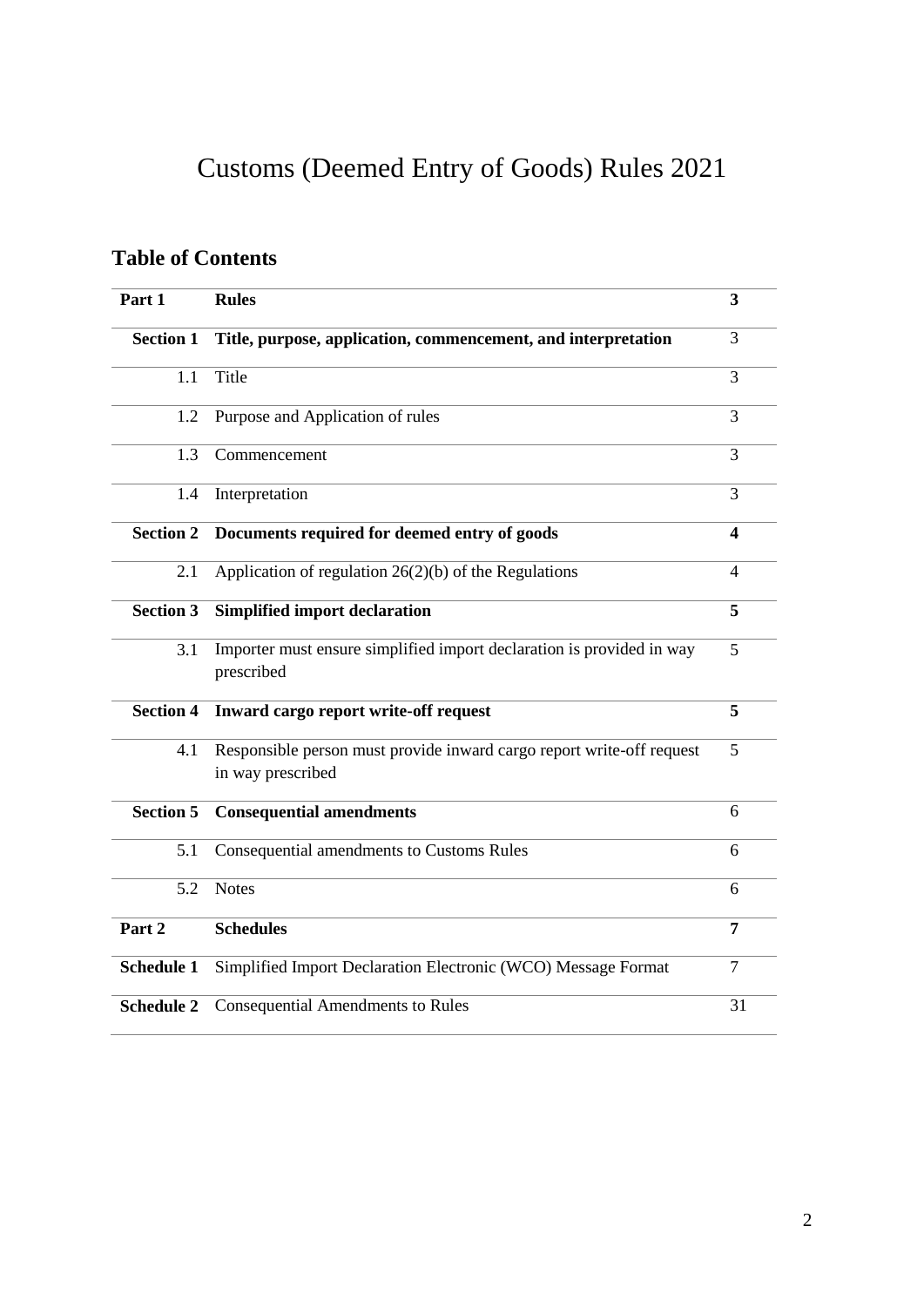# **Part 1 Rules**

# **Section 1 Title, purpose, application, commencement, and interpretation**

### **1.1 Title**

These Rules are the Customs (Deemed Entry of Goods) Rules 2021.

### **1.2 Purpose and Application of Rules**

1.2(1) The purpose of these Rules is to prescribe the form of document required to deem certain imported goods to be entered for the purposes of regulation  $26(2)(b)(ii)$  and (iii) of the Regulations.

### 1.2(2) These Rules apply to the following classes of goods if regulation 26(1)(c) applies to them:

- (a) specific tobacco or alcohol products as defined in regulation 70(3), imported for commercial purposes, the total value of which is equal to or less than \$1,000; or
- (b) commercially-imported goods, the total value of which is equal to, or less than \$1,000:
	- (i) where those goods are the only goods imported by the importer in any one craft; or
	- (ii) in the case of postal articles, in any one consignment, and
	- (iii) upon which no duty is payable
- (c) privately-imported goods other than postal articles which do not accompany a person.

Note: For goods that may be deemed entered under regulation  $26(1)(c)$  but to which these Rules do not apply, refer to the 2021 Chief Executive's Direction in relation to regulation  $26(2)(b)(i)$ .

### **1.3 Commencement**

These Rules come into force on 1 July 2021.

### **1.4 Interpretation**

1.4(1) In these Rules, unless the context otherwise requires—

**Act** means the Customs and Excise Act 2018

**ICR Rules** means the Customs (Inward Cargo Report) Rules 2019

**Regulations** means the Customs and Excise Regulations 1996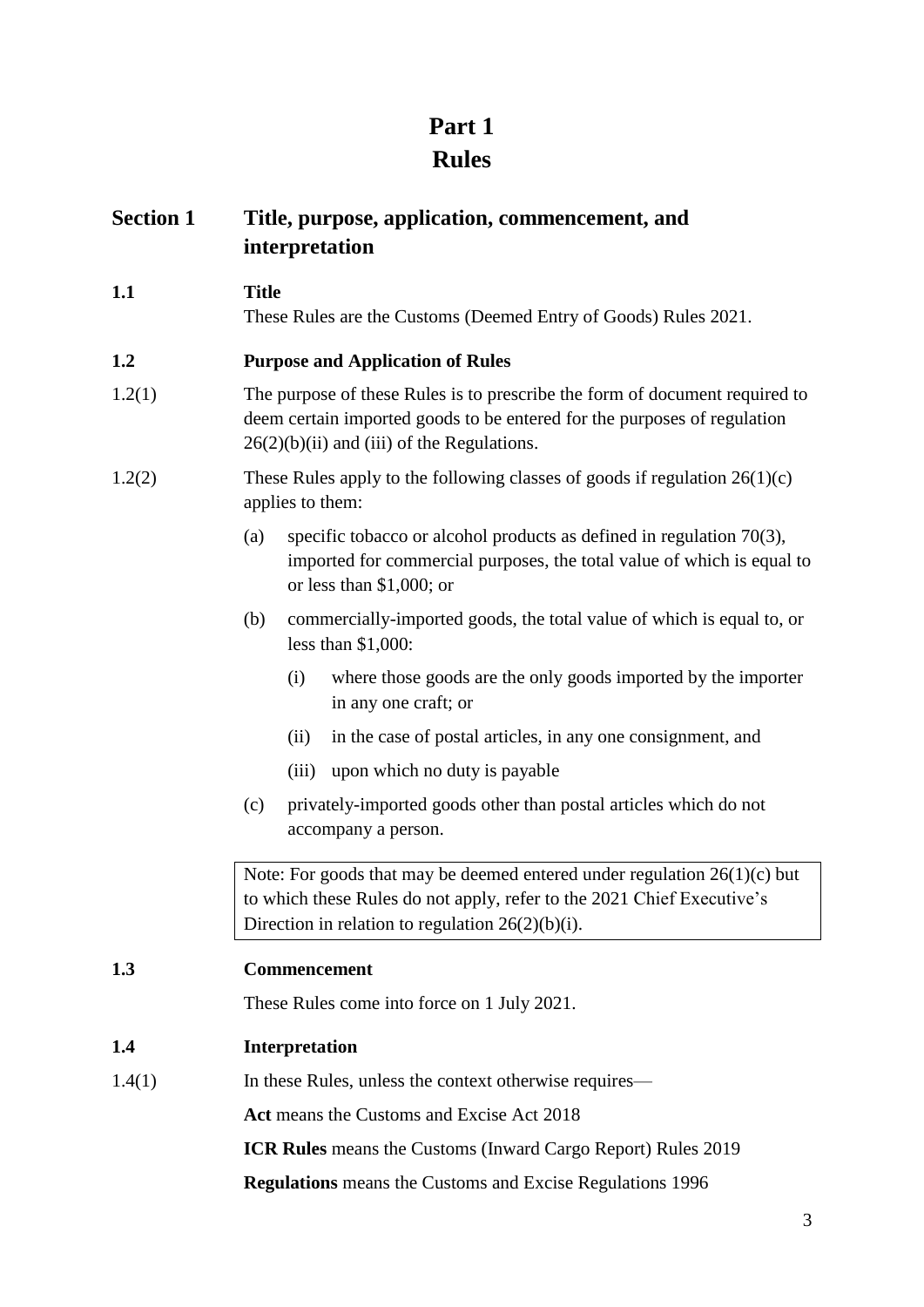|                  | <b>Trade Single Window</b> (TSW) means the computer system application<br>jointly managed by the New Zealand Customs Service and the Ministry of<br>Primary Industries as part of the JBMS that enables parties involved in<br>international trade and transport to submit craft and cargo clearance data<br>that is required by New Zealand border agencies electronically, once,<br>through one entry point. |  |
|------------------|----------------------------------------------------------------------------------------------------------------------------------------------------------------------------------------------------------------------------------------------------------------------------------------------------------------------------------------------------------------------------------------------------------------|--|
| 1.4(2)           | Unless the context otherwise requires, a term that is used in these Rules and<br>defined in the Act but not defined in these Rules has the meaning given in<br>the Act.                                                                                                                                                                                                                                        |  |
|                  | Note: Nothing in these Rules prevents an importer from lodging an entry<br>for the relevant goods in the form required under $s$ 75(1) of the Act.                                                                                                                                                                                                                                                             |  |
| <b>Section 2</b> | Documents required for deemed entry of goods                                                                                                                                                                                                                                                                                                                                                                   |  |
| 2.1              | Application of regulation $26(2)(b)(ii)$ and (iii) of the Regulations                                                                                                                                                                                                                                                                                                                                          |  |
|                  | Documents that may be used to clear goods                                                                                                                                                                                                                                                                                                                                                                      |  |
| 2.1(1)           | Except as provided for in $2.1(2)$ below, goods or classes of goods to which<br>this rule applies are deemed entered once one of the following documents<br>has been lodged, and processed by Customs:                                                                                                                                                                                                         |  |
|                  | a simplified import declaration in accordance with the requirements<br>(a)<br>set out in section 3 of these Rules; or                                                                                                                                                                                                                                                                                          |  |
|                  | (b)<br>an Inward Cargo Report write-off request in accordance with the<br>requirements set out in section 4 of these Rules.                                                                                                                                                                                                                                                                                    |  |
|                  | Alcohol and tobacco to be cleared on simplified import declaration only                                                                                                                                                                                                                                                                                                                                        |  |
| 2.1(2)           | The following goods will only be deemed entered once a simplified import<br>declaration has been lodged in accordance with the requirements set out in<br>section 3 of these Rules and processed by Customs:                                                                                                                                                                                                   |  |
|                  | any tobacco or alcohol products specified in regulation $70(3)$ of the<br>(a)<br>Regulations.                                                                                                                                                                                                                                                                                                                  |  |
|                  | Permit, licence or consent requirements                                                                                                                                                                                                                                                                                                                                                                        |  |
| 2.1(3)           | Notwithstanding any other requirements for deemed entry of goods, goods<br>which require a permit, licence or consent are not deemed to be entered<br>until such permit, licence or consent is lodged with and processed by<br>Customs.                                                                                                                                                                        |  |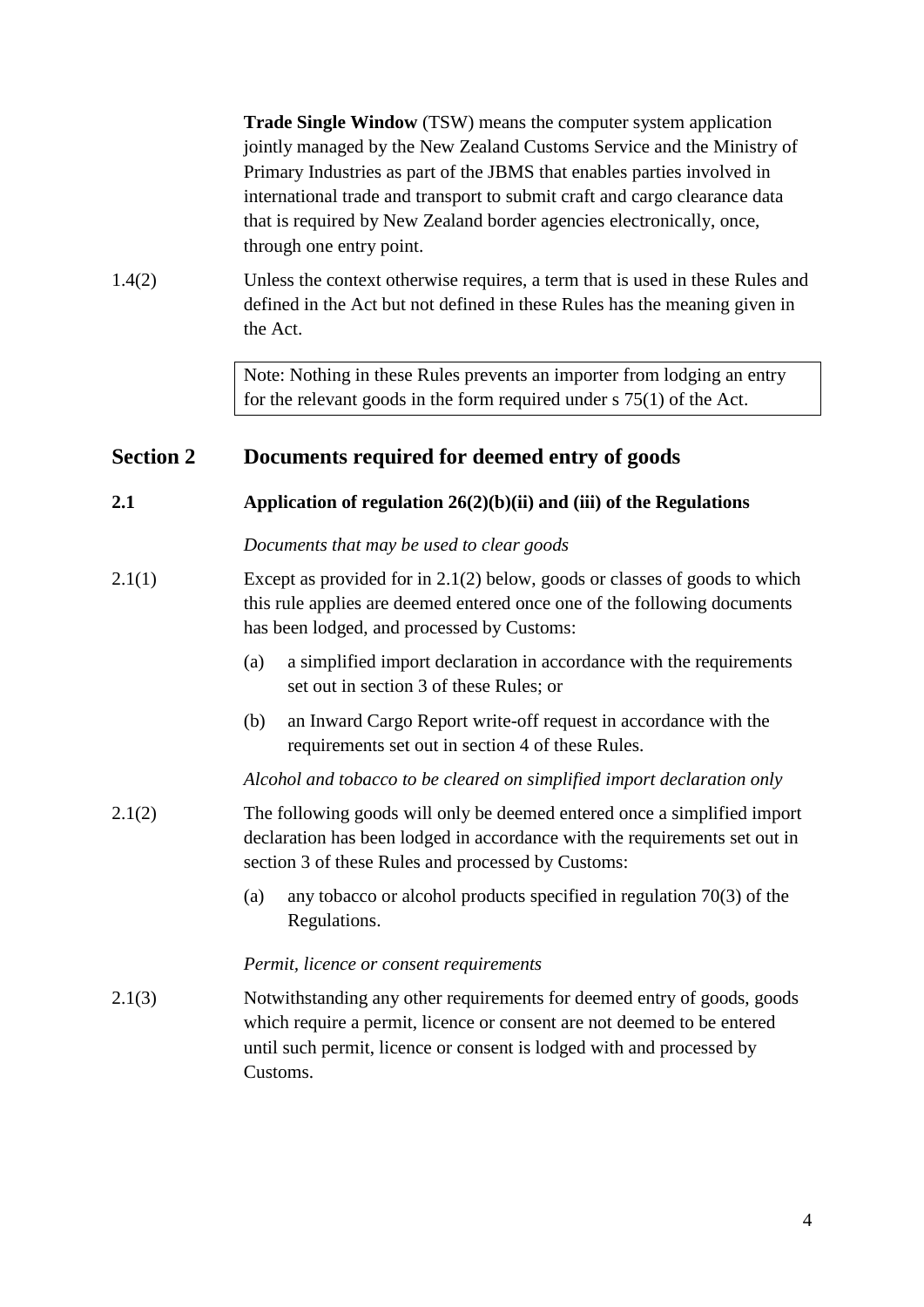### **Section 3 Simplified import declaration**

| 3.1 | Importer must ensure simplified import declaration is provided in way |
|-----|-----------------------------------------------------------------------|
|     | prescribed                                                            |

- <span id="page-4-0"></span>3.1(1) For goods to which this rule applies, the importer must lodge, or arrange to be lodged, a simplified import declaration for processing by Customs.
- 3.1(2) Any declaration required under [3.1\(1\)](#page-4-0) must be made electronically via the Trade Single Window using the message format and particulars specified in Schedule 1.

### **Section 4 Inward cargo report write-off request**

### **4.1 Responsible person must provide inward cargo report write-off request in way prescribed**

<span id="page-4-1"></span>4.1(1) Where an Inward Cargo Report is made in accordance with the ICR Rules and section 14 of the Act, for goods described in section 1.2(2), any responsible person may lodge an Inward Cargo Report write-off request for processing by Customs.

> Note: An Inward Cargo Report write-off request may, but does not need to, be lodged by the person who has the obligation to fill in an Inward Cargo Report under section 14 of the Act.

- 4.1(2) A request lodged under [4.1\(1\)](#page-4-1) in respect of goods imported by sea cargo must:
	- (a) contain the particulars specified for write-off requests as set out in Schedule 1 of the ICR Rules; and
	- (b) be made electronically using the Trade Single Window via the message formats specified in Schedule 2 of the ICR Rules.

### 4.1(3) A request required under [4.1\(1\)](#page-4-1) in respect of goods imported by air cargo must:

- (a) contain the particulars specified for write-off requests as set out in Schedule 3 of the ICR Rules; and
- (b) be made electronically using the Trade Single Window via the message formats specified in Schedule 4 of the ICR Rules.
- 4.1(4) In this section, **responsible person** means the importer or anyone authorised by the importer to undertake the clearance, carriage or delivery of the goods.
- 4.1(5) For the avoidance of doubt, an Inward Cargo Report write-off request may not be lodged in respect of goods where duty is payable.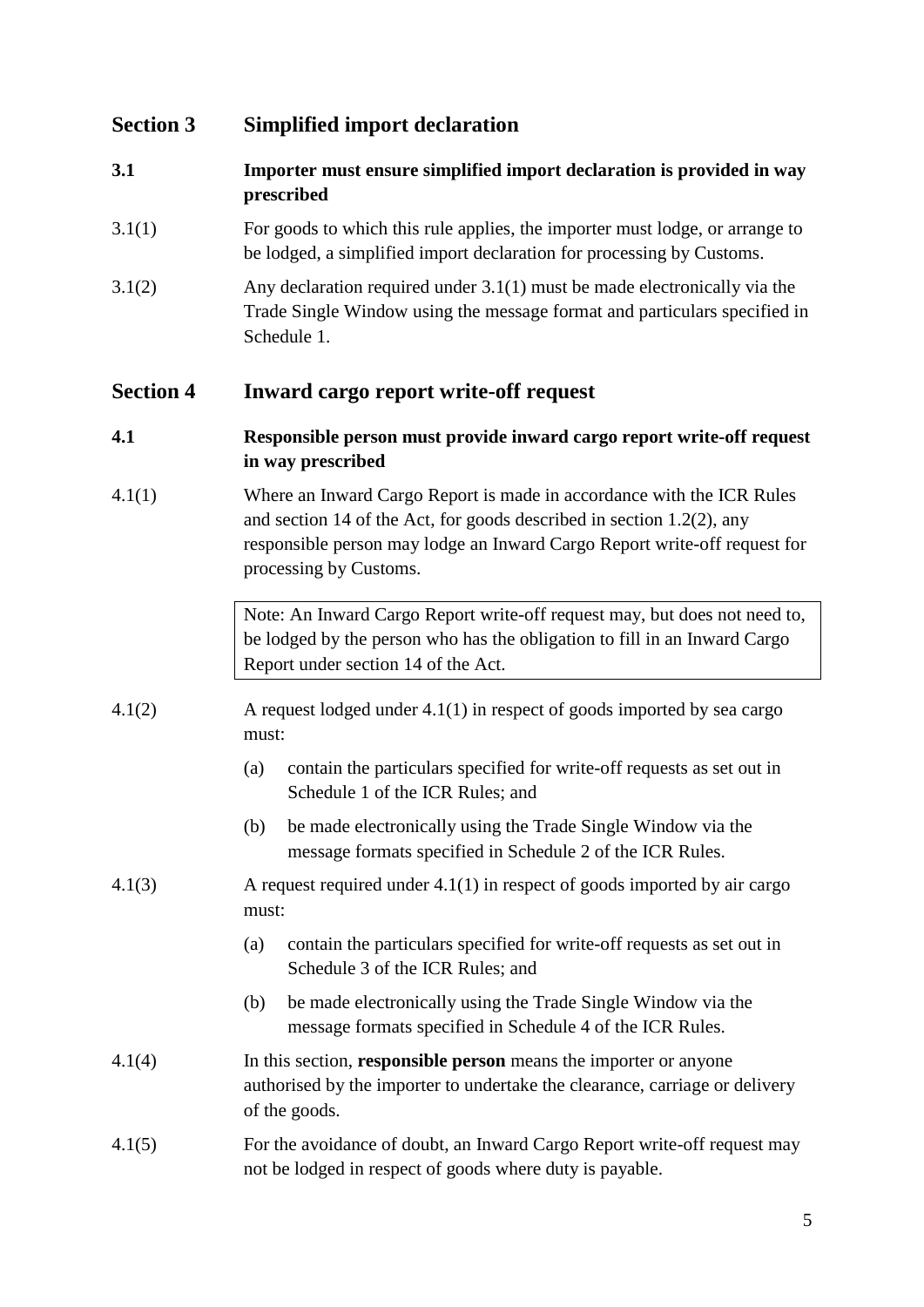## **Section 5 Consequential Amendments**

### **5.1 Consequential amendments to Customs Rules**

5.1(1) The following Rules are amended in the way provided for in Schedule 2:

- (a) The Customs (Import Entry) Rules 1997;
- (b) The Customs (Import Entry WCO Message) Rules 2013; and
- (c) The Customs (Inward Cargo Report) Rules 2019.

### **5.2 Notes**

5.2(1) Where a prescribed form contains any explanatory or other notes, such notes do not form part of the prescription but are intended to assist the person in the completion of the form.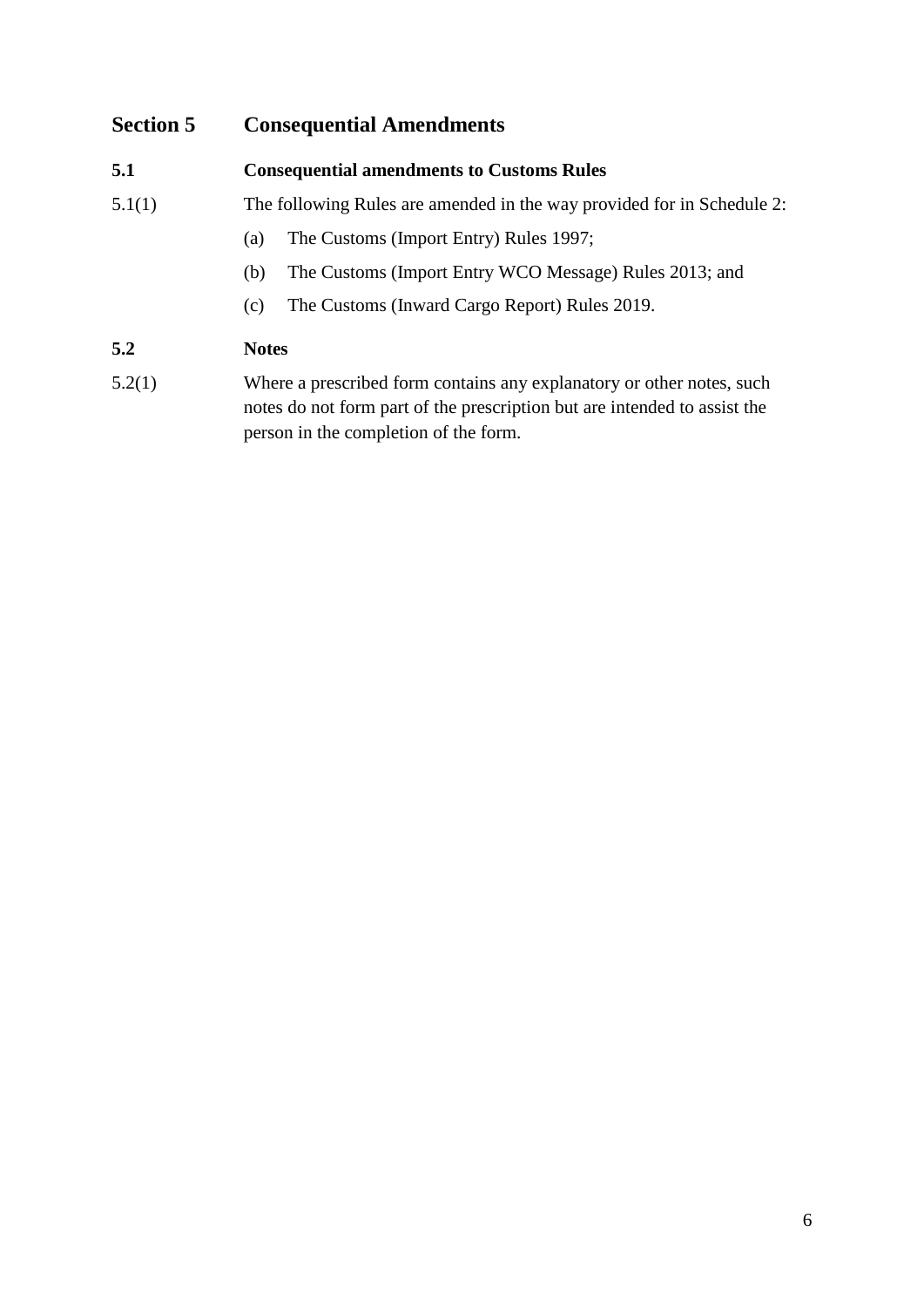# **Part 2 Schedules**

### **Schedule 1**

Ref r 3.1(2)

# Simplified Import Declaration

## Electronic (WCO) Message Format

#### **General Requirements**

(a) The contents of the declaration must be true, correct and complete in every particular.

(b) Declarants who lodge entries through the use of a Customs registered user system must use the unique user identifier (UUI, also known as the PIN) issued to him or her by the Trade Single Window.

(c) The use of the PIN will be the equivalent of the signature of the Declarant.

(d) In this Schedule, the term "electronic format" means an electronic message format made in accordance with the requirements set out in the World Customs Organisation Data Model 3 and the New Zealand Trade Single Window Message Implementation Guidelines for Import Declaration available from Customs.

(e) The requirements for completing a declaration in the WCO message format via Trade Single Window are set out below.

(f) All fields on a declaration must be completed unless stated below.

### **Particulars**

#### **NEW LODGEMENT**

#### **Lodgement**

Select "Import Declaration".

### **Type**

The Simplified Import Type must be selected.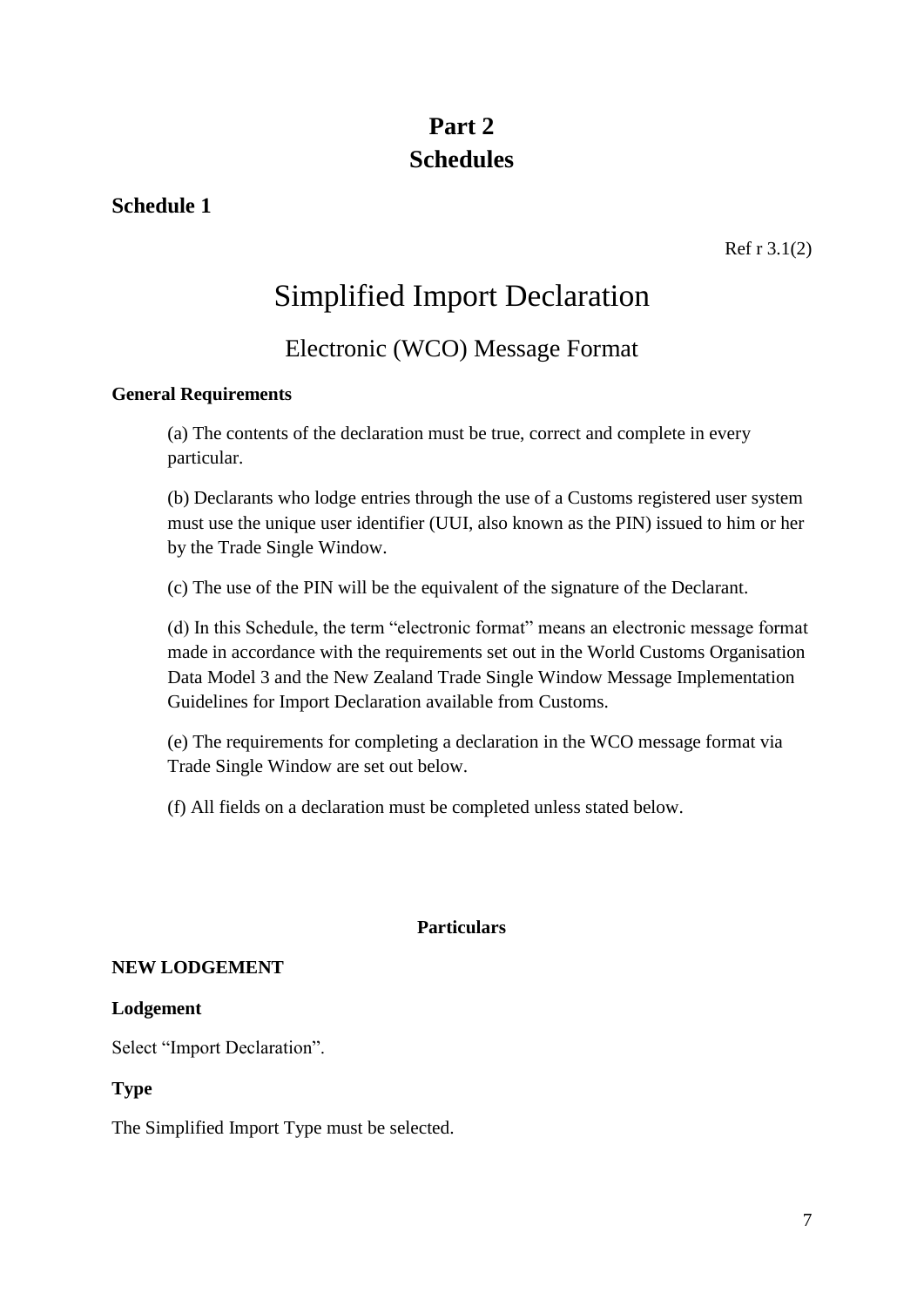*Notes:*

(i) Once the Type has been sent the Type cannot be amended.

(ii) **"Simplified Import"**- for declarations of import shipments with a value for duty that is equal to or less than \$1,000.

### **Transport Mode**

Select the Transport Mode for the importation of the goods covered by this declaration, either:

**"Air" "Sea" "Mail"**

*Notes:*

(i) By selecting the appropriate Transport Mode, TSW will open up screen content with the relevant fields that need to be completed with respect to the declaration.

(ii) Some of the fields specified in this Schedule relate to only one or two of the Transport Modes listed.

### **Submitter Client Code**

The Submitter's Client Code must be stated.

### **DECLARATION**

### **Declarant Code**

The Declarant Code for the person making the declaration must be stated.

### **Broker Code**

Where applicable, the Broker Code for the company acting as an agent for an Importer must be stated.

### *Notes:*

(i) The Declarant Code, Submitter Client Code and Broker Code are all allocated by TSW as part of the registration process.

(ii) The Submitter Client Code and Broker Code will be the same if the declaration is lodged by a brokerage company or third party acting as an agent.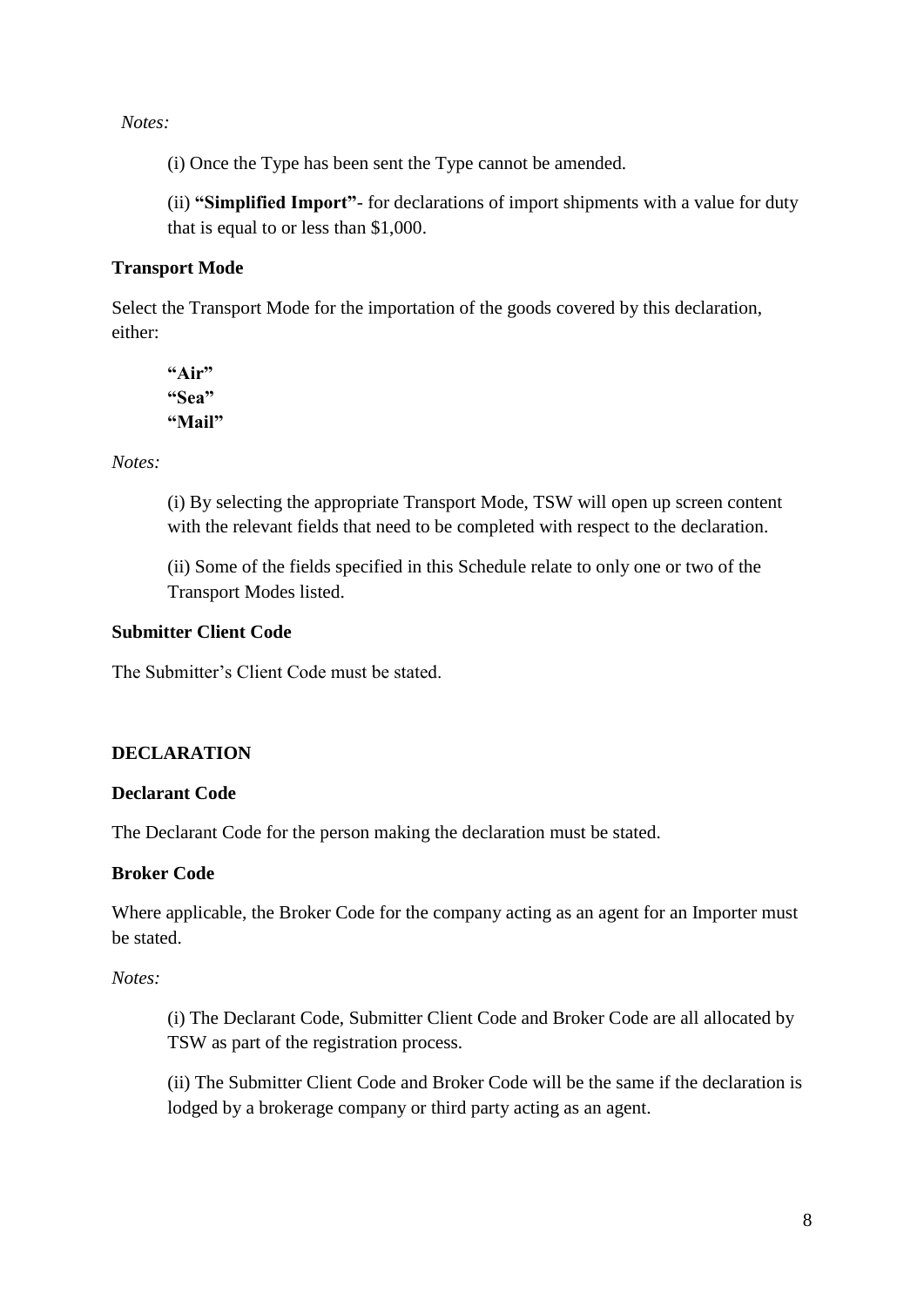### **Sender's Reference Number**

A unique Reference Number created by the submitter must be stated. This Reference Number must be the same on all subsequent declaration adjustments.

#### **Method(s) of Communication**

At least one Method of Communication Type for the Declarant must be selected together with the relevant details stated.

### **IMPORTER**

#### **Importer Code**

The Importer Code may be stated for a **"Simplified Import"**.

#### *Note:*

An Importer Code will be assigned by TSW following approval of an application for registration as an importer. Existing Importer Codes allocated via the CusMod computer system will be migrated to TSW.

#### *Notes on MPI-specific information:*

(i) For a "Primary Industries Import" the Importer Code may be stated.

(ii) Importers of food for sale must be specifically registered as a food importer by MPI for this purpose.

#### **Importer Name and Address Details**

Where an Importer Code is not stated for a **"Simplified Import"**, the full trading name and address details of the importer must be stated.

*Note:*

The postcode may be stated if known.

#### *Note on MPI-specific information:*

Where an Importer Code is not stated for a "Primary Industries Import", the full trading name and address details of the importer must be stated.

#### **Contact Person**

The Contact Person for the importer must be stated.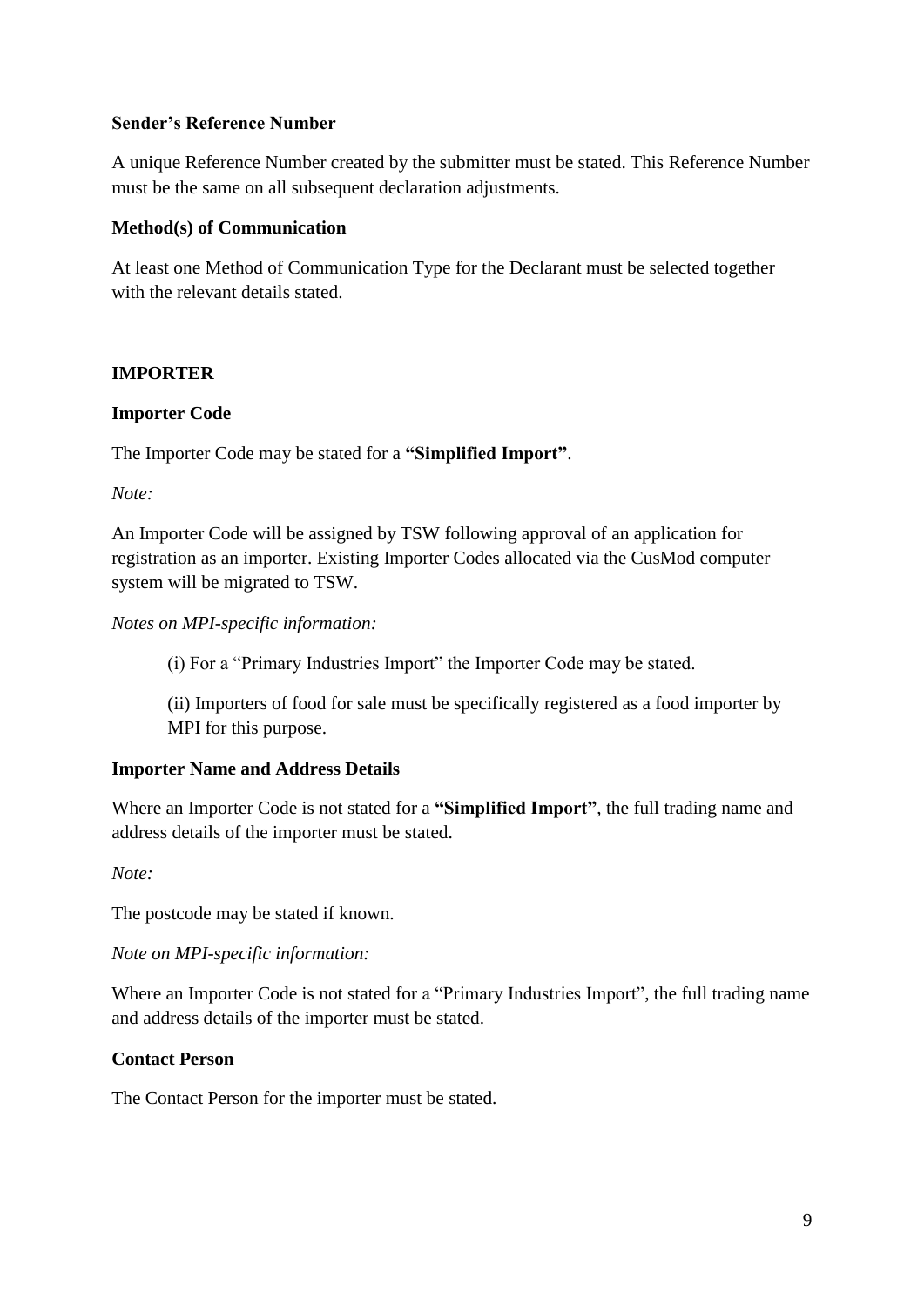### **Method(s) of Communication**

At least one Method of Communication type for the importer must be selected together with the relevant details stated.

### **Customs Controlled Area**

Where goods are to be removed to a Customs-controlled area, licensed for the purposes of section 56(1) (a), (b) or (g) of the Customs and Excise Act 2018, the Premises Code must be stated. The Premises Code is available from the licensee of the Customs-controlled area.

### **FEE PAYMENT METHOD**

### **Customs Fees**

### **Customs Payment Method**

The method of payment to Customs must be selected.

For declaration types: **"Standard Import", "Simplified Import"** and **"Periodic Import"**, the Customs Payment Method **"Client Deferred"** can only be used where the client has a current Client Deferred Account with Customs.

**"Broker Deferred"** can only be used where the broker/agent of the importer has a current Broker Deferred Account with Customs. **"Broker Deferred"** cannot be used where the client holds a Client Deferred Account.

*Notes:*

- (i) **"Cash"** may be used regardless of a client's or broker's account status.
- (ii) The Fee Payment Method cannot be amended once the declaration is cleared.

### *Notes on MPI-specific Information:*

(i) MPI Account Details must also be provided here.

(ii) Where known, the MPI Account Number and MPI Account Name should be stated.

(iii) If the MPI Account Number and/or the MPI Account Name are not known then the payment type will be **"Cash"**.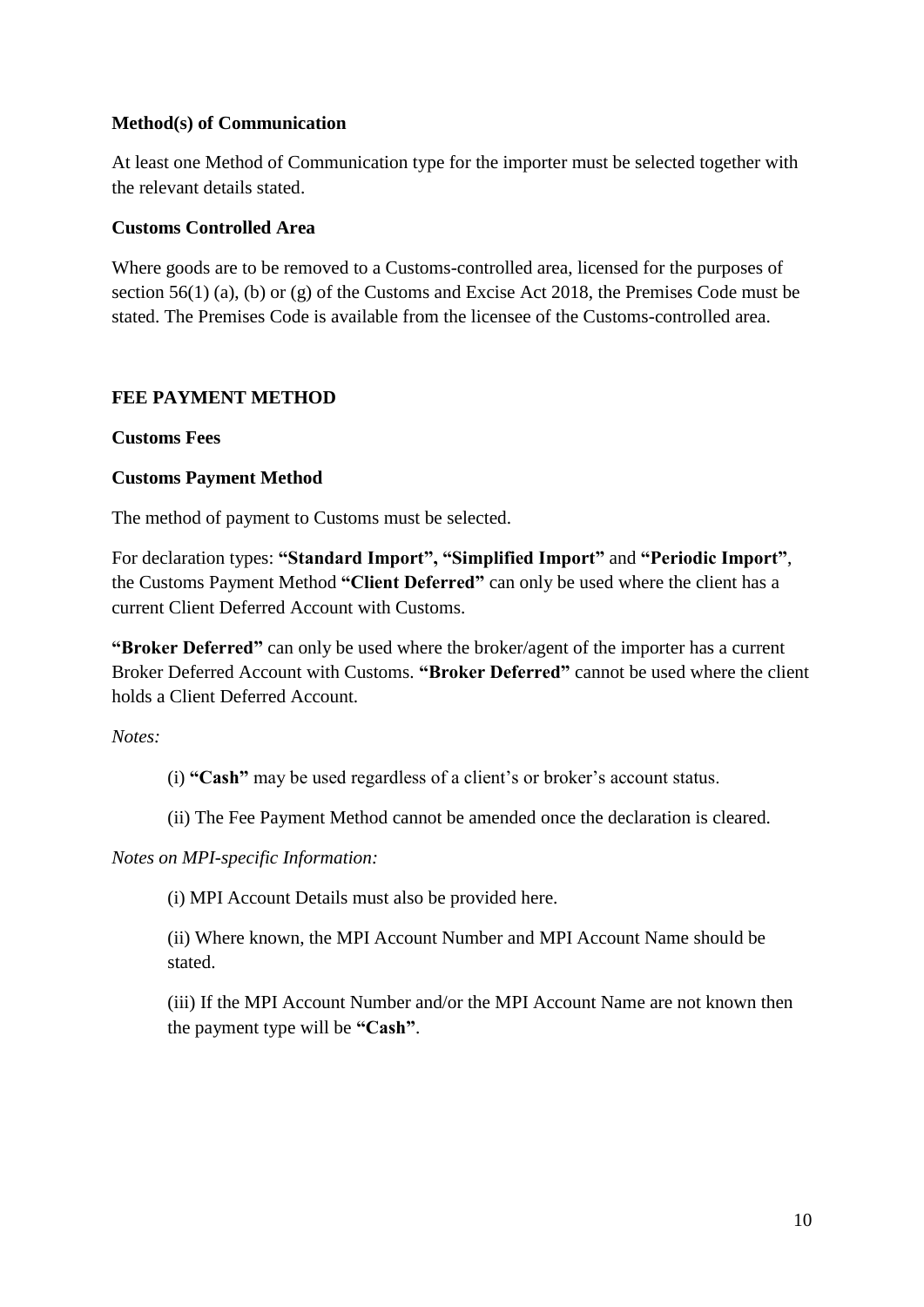### **OVERRIDE REQUEST**

#### **Override Indicator**

The Override Indicator option may be selected to request a previously reported error or to direct a declaration to a Customs officer for manual processing. The reason for the override or manual processing reason must be stated.

### **DOCUMENTS**

#### **Permit Details**

Where a permit covering the entire declaration has been issued, the Permit Authority Code must be selected and the relevant Permit Number issued must be stated.

#### *Note:*

Permits relating to a specific detail line only must be provided at the relevant detail line where they are applicable.

#### *Notes on MPI-specific information:*

(i) Imports of some goods may be subject to additional permit requirements in accordance with:

- a) an Import Health Standard approved under the Biosecurity Act 1993
- b) the Food Act 2014 and/or in associated food standards
- c) the Agricultural Compounds and Veterinary Medicines Act 1997
- d) the Hazardous Substances and New Organisms Act 1996.

(ii) Where a permit to import is required, the permit must be applied for prior to the arrival of the goods and the Permit Number and permit document(s) must be attached to the declaration / entry. Where the permit applies to the whole declaration / entry it must be provided here. If it applies to only a specific part of the declaration /entry, it should be provided at the detail line level.

(iii) Further information on MPI permit requirements is available from the MPI internet site.

#### **Document Reference**

Where an additional document or documents relating to the entire declaration is/are available, each document type must be selected and the Document Reference Number for each document must be stated.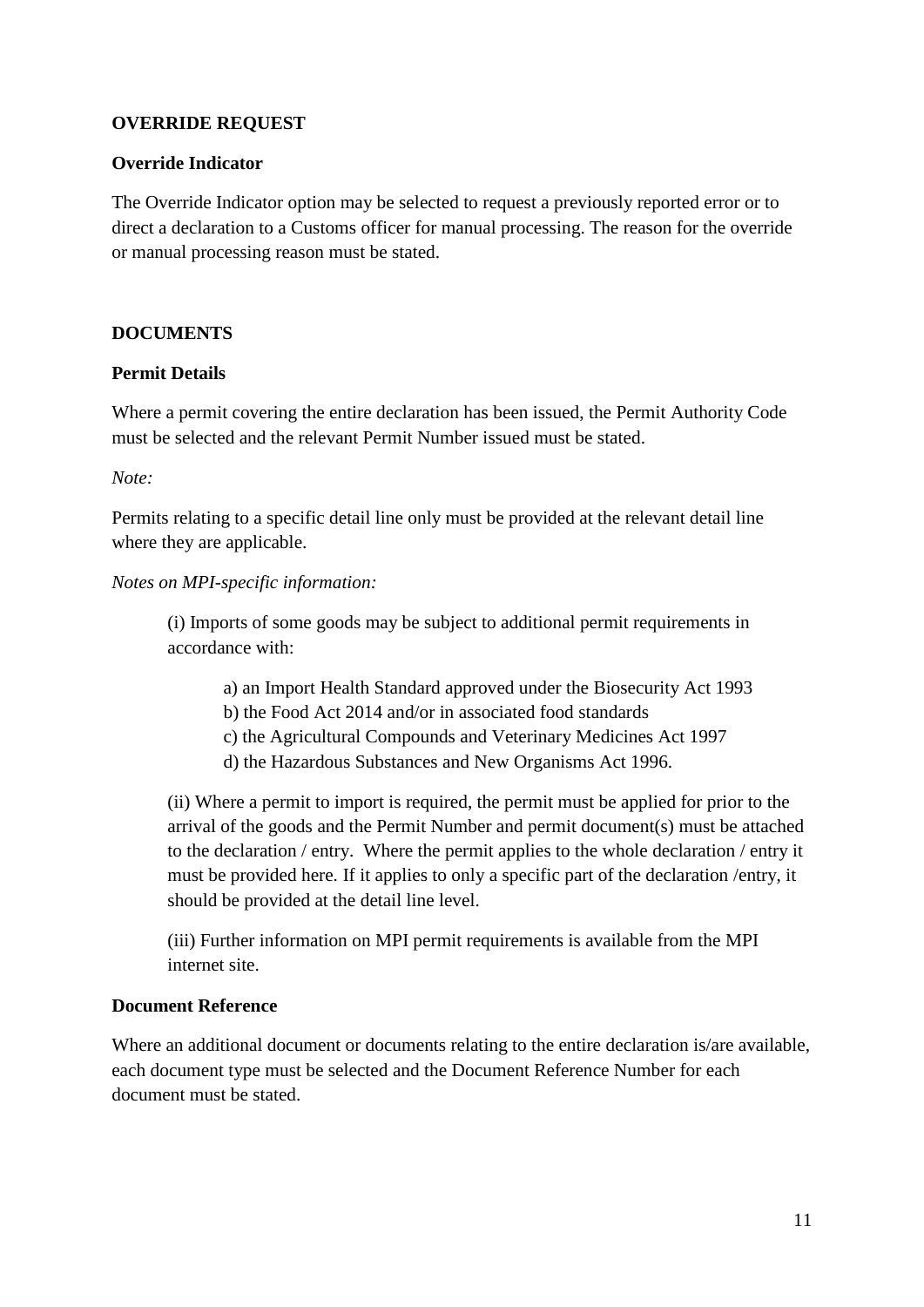#### **Attach Documents**

Where permit details and/or a Document Reference Number has been stated, an electronic copy of the associated documents must also be attached. For each attached document, the Attachment Type must be selected and the name of the attachment stated.

#### *Notes on MPI-specific information:*

(i) Depending on the type of imported goods, there may be requirements to provide certificates attesting that particular requirements have been met. Examples of documents to be attached include phytosanitary and sanitary certificates, food certificates, manufacturer declarations, treatment certificates, etc.

(ii) This information should be provided here where it relates to the whole declaration /entry, or at the detail line level if it only related to part of the declaration/entry.

### **ADDITIONAL INFORMATION**

#### **Other Information Codes**

Where an Other Information Code/s relating to the entire declaration / entry applies, the relevant Code Type must be selected and the relevant data stated, where required.

#### *Note on MPI-specific information*

MPI may have specific Other Information Codes that apply to the entire declaration / entry. The relevant Code Type must be selected and the relevant data stated, where known.

#### **Additional Information Details**

Where Additional Information Details relating to the entire declaration applies, the Relevant Code Type must be selected and the relevant details stated.

*Notes:*

(i) The details in relation to handling instructions for a third party, for example a port company, may be specified under the Handling Instructions at the discretion of the Submitter.

(ii) These handling instructions can be provided as free text in this field (for example, "please keep chilled"). This information will be passed onto the third party by Customs with respect to this declaration.

#### **Remarks**

Additional information relating to the declaration may be stated in the Remarks field.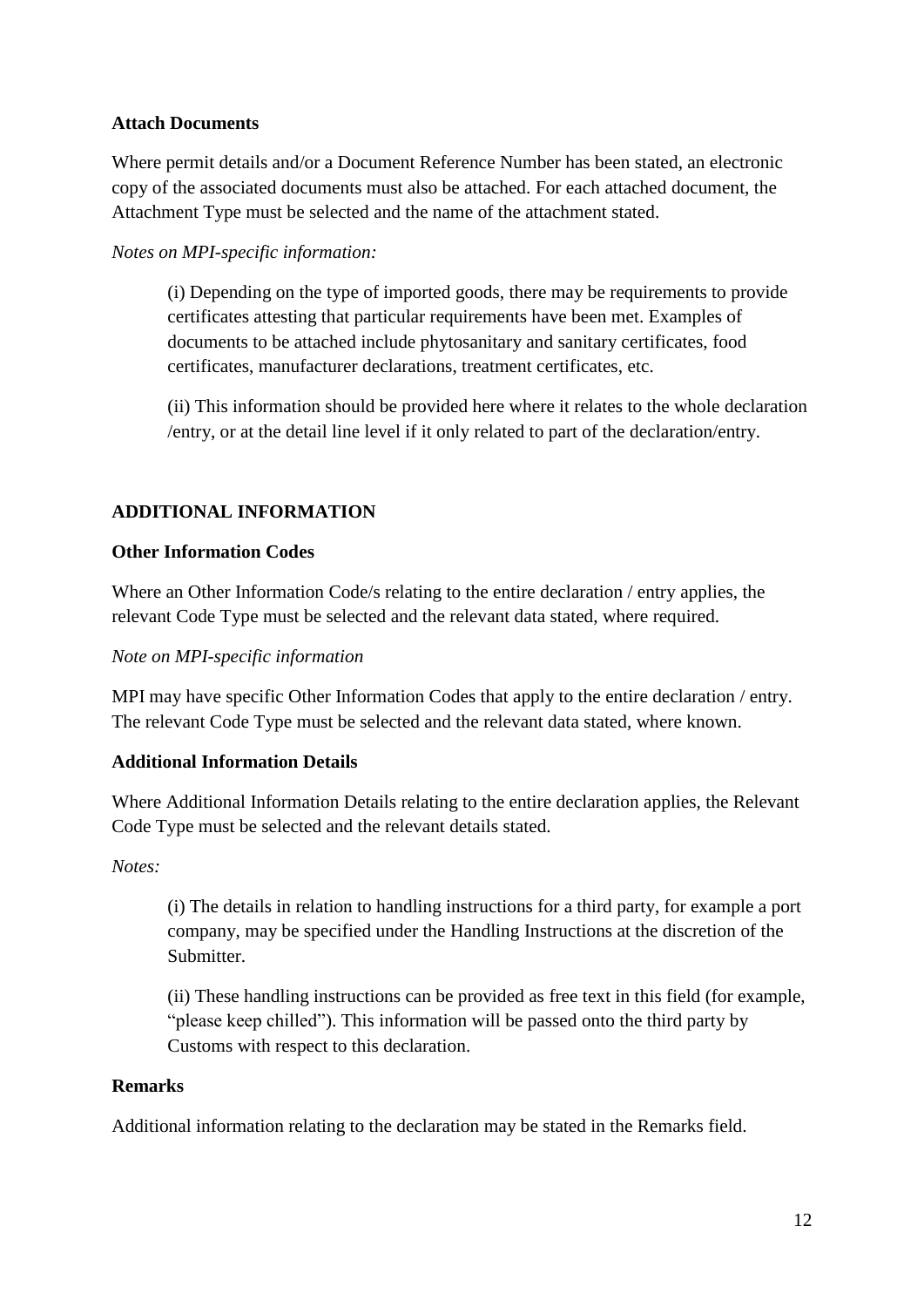### **SHIPPING DETAILS**

### *Note:*

The Shipping Details will vary depending on which Transport Mode has been selected by the Submitter. Where **"Mail"** has been selected the craft name, International Maritime Organization (IMO)/Lloyds Number, Voyage Number and Flight Number will not be required.

### *Note on MPI-specific information:*

The information requirements for Shipping Details are the same for a **"Primary Industry Import Declaration"** unless stated otherwise.

### **Craft Name**

For imports by sea, the registered name of the ship that brings the goods to New Zealand must be stated.

*Note:*

The Craft Name must conform to the list published by Customs on the Customs Internet site.

### **Voyage Number**

For imports made by sea the Voyage Number must be stated.

*Note:*

The Voyage Number is to be obtained from the carrier and relates to the voyage that brings the goods to New Zealand.

### **IMO/Lloyds Number**

For imports by sea, the IMO/Lloyds number should be stated if known.

### **Flight Number**

For imports by air, the Flight Number must be stated.

*Notes:*

(i) The Flight Number is to be obtained from the carrier and relates to the flight that brings the goods to New Zealand.

(ii) The Flight Number must conform to the list published by Customs on the Customs Internet site.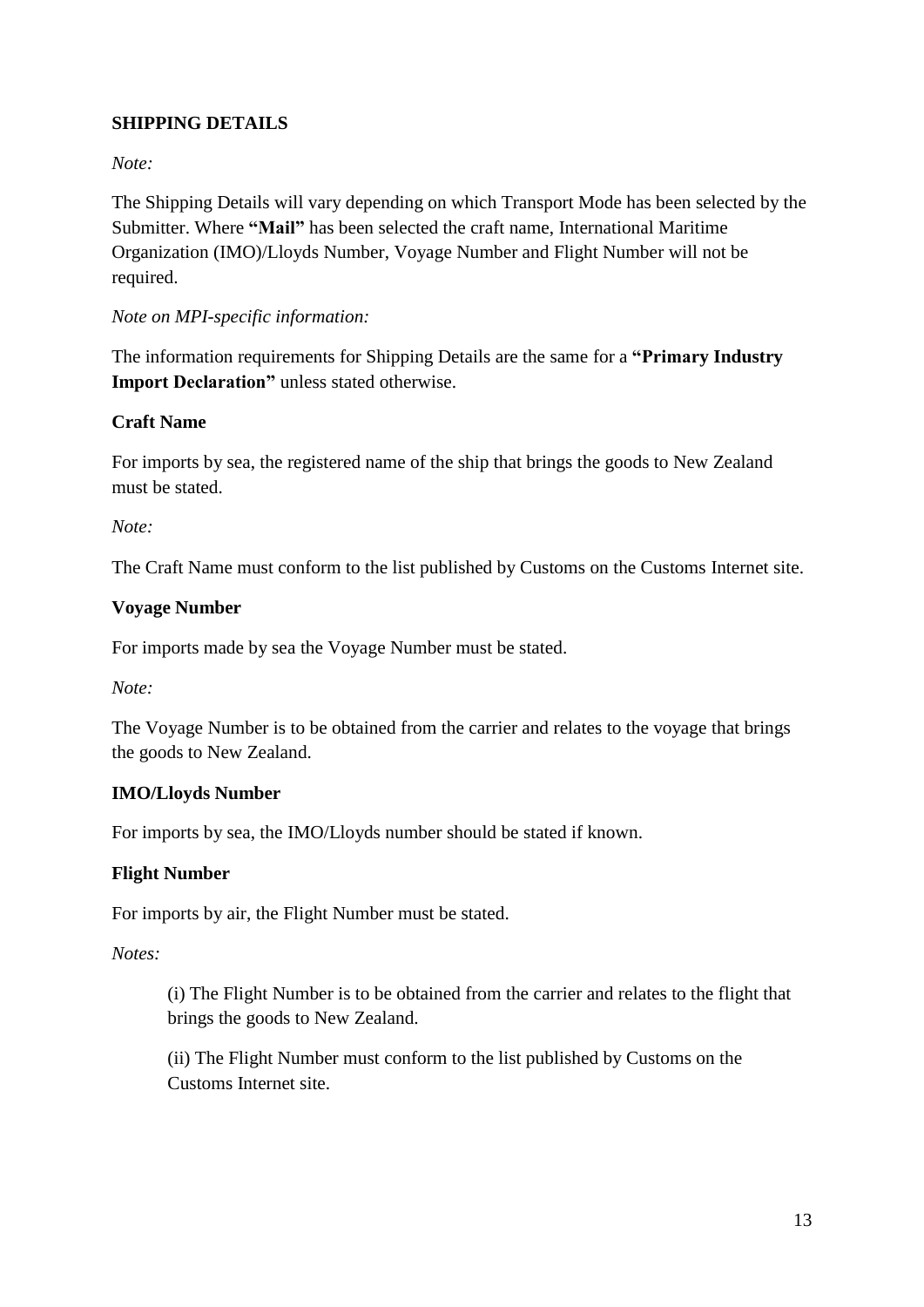### **Shipment Origin**

The two-character Country Code specifying where the shipment was originally exported from must be selected or stated.

*Note:*

The Country Code is based on the ISO 3166-1 two alpha country code standard available from www.iso.org.

### **Port of Loading**

The five-character Port Code specifying the port where the goods were loaded onto the craft for the final leg of the journey to New Zealand must be stated.

*Notes:*

(i) The Port of Loading Codes (UN/LOCODE) are available from www.unece.org.

(ii) For example, a shipment from Germany that was transhipped in Singapore, must state Singapore (SGSIN) as the Port of Loading and Germany (DE) as the Shipment Origin.

(iii) The Country of Export field will also be requested at the detail line level.

### **Port of Discharge**

The port where the goods are or are expected to be discharged at in New Zealand must be selected.

### **Carrier Name**

The company name of the transporting Carrier providing the transport of goods to New Zealand should be stated where known.

### **Unique Consignment Reference**

*Notes:*

(i) The Unique Consignment Reference may be included here if known, and relates to any unique reference number that has been assigned to the consignment.

(ii) The concept of a single, unique Consignment Reference Number that can be used for tracing and verification purposes is only starting to gain some usage internationally, but is commonly used for express freight consignments.

### **Total Gross Weight**

Where the declaration is by air or sea the Total Gross Weight of the declaration must be stated in kilograms.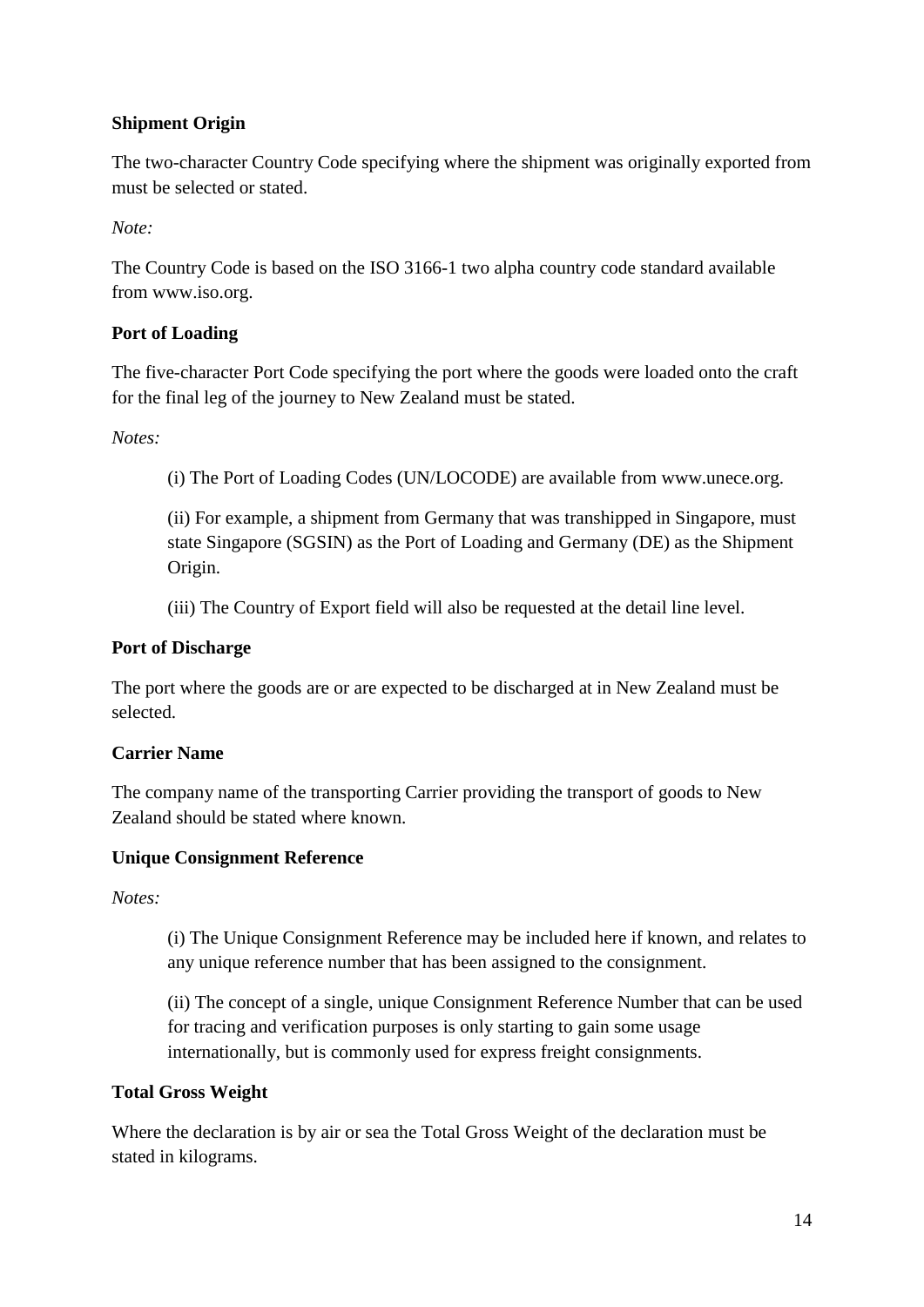#### *Note:*

Where detail line information is provided for the declaration, the Total Gross Weight of the declaration should be at least the accumulated weight provided later in the Detail Lines. If not an error message will be returned.

### **Date of Import**

The date of import into New Zealand must be stated or selected for a **"Simplified Import"**.

*Note:*

The format is CCYYMMDD. For example, 12 June 2013 would be 20130612.

*Note on MPI-specific information:*

The Date of Import must be stated or selected for a **"Primary Industries Import Declaration"**.

### **SHIPMENT DETAILS**

### **Nature of Transaction**

The Nature of the Transaction associated with a shipment, to specify the terms of sale or transfer of ownership, must be selected.

### **Invoice Details**

The invoice number/s relating to the goods must be stated.

### **Incoterms Details**

The Incoterms Details, specifying the delivery or transport terms for each invoice must be stated.

#### *Note:*

Incoterms is the term used to describe the International Chamber of Commerce official rules for the interpretation of trade terms. Incoterms apply to the contract of sale and not to the contract of carriage.

### **Currency Exchange**

The Currency Code used and the applicable Exchange Rate must be specified.

*Notes:*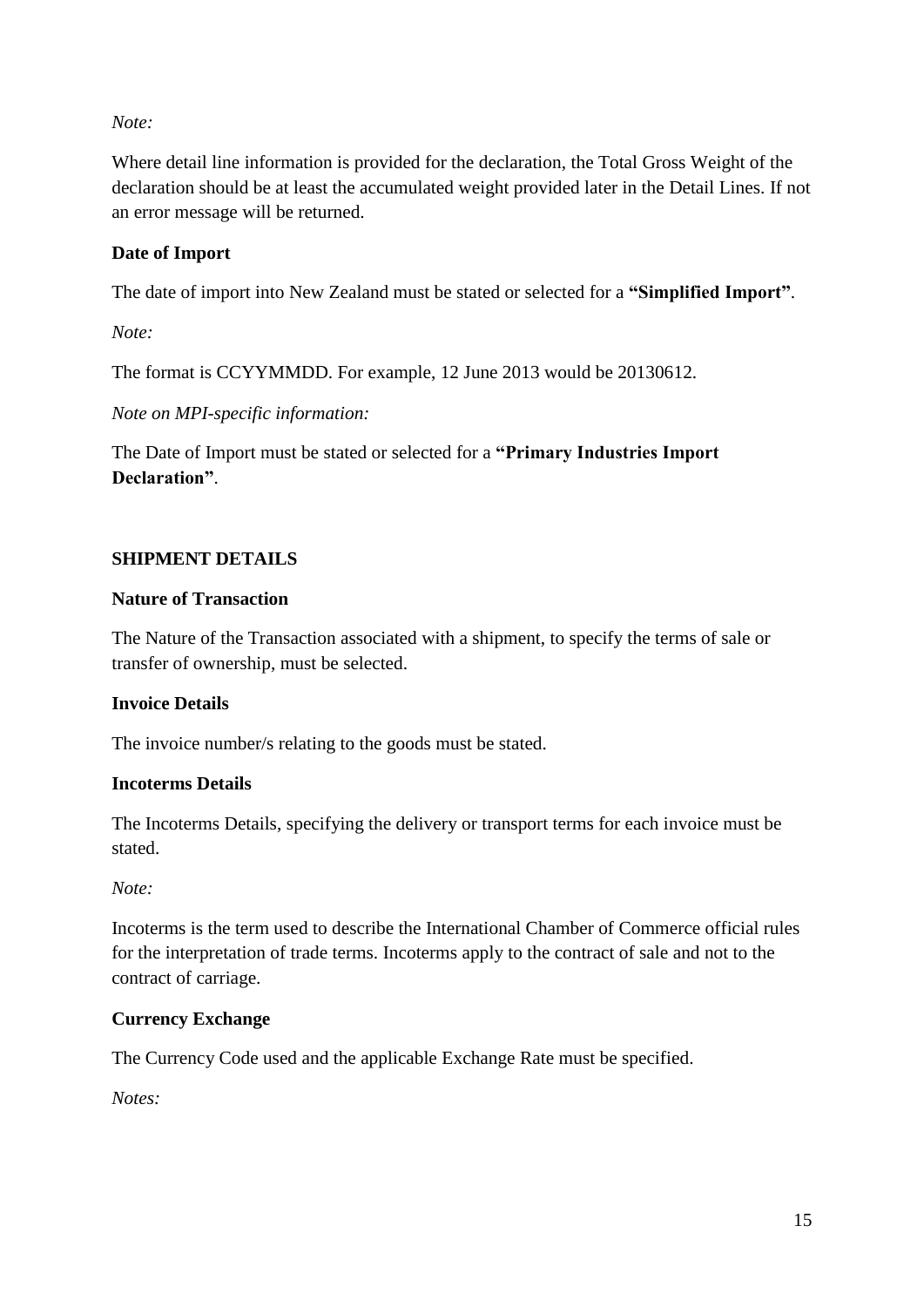(i) This field will determine the exchange rate applicable for the declaration and will translate currency values for the declaration into the equivalent New Zealand dollars (\$NZ).

(ii) The Currency Code and rates of exchange are published fortnightly by the Customs at: http://www.customs.govt.nz/business/import/customs-exchange-rates/.

(iii) Where the currency is NZ dollars, the exchange rate must be stated as "1.00".

(iv) Where the currency and related rate of exchange is not available online at the above Internet site, the Submitter must contact Customs for the applicable rate of exchange and specify the rates in New Zealand dollars (\$NZ) based on the exchange rate provided by Customs.

(v) Currency Exchange can also be stated at the detail line level.

*Note on MPI-specific information:*

The Currency Exchange is not required for a **"Primary Industries Import Declaration"**.

#### **Bill Details**

For goods imported by air, the **"House Way Bill"** type must be selected and the relevant bill number stated. If known, the "Master Bill" must also be selected, with the relevant bill number stated. Where, however, a House Way Bill is not applicable, then the "Master Bill" must be selected and the relevant bill number stated.

For goods imported by sea, the **"Bill of Lading"** type must be selected and the relevant bill numbers stated. If known, the "Master Bill" type must also be selected with the relevant bill number stated.

For goods imported by mail, the **"Parcel Number"** type must be selected and the relevant parcel number stated.

### **Total Freight**

### **Freight (NZD)**

The Total Freight for the shipment in New Zealand dollars must be stated.

*Note:*

The Total Freight is the cost of transportation of the goods to New Zealand inclusive of internal costs in the country of exportation.

*Note on MPI-specific information:*

A freight amount is not required for a **"Primary Industries Import Declaration"**.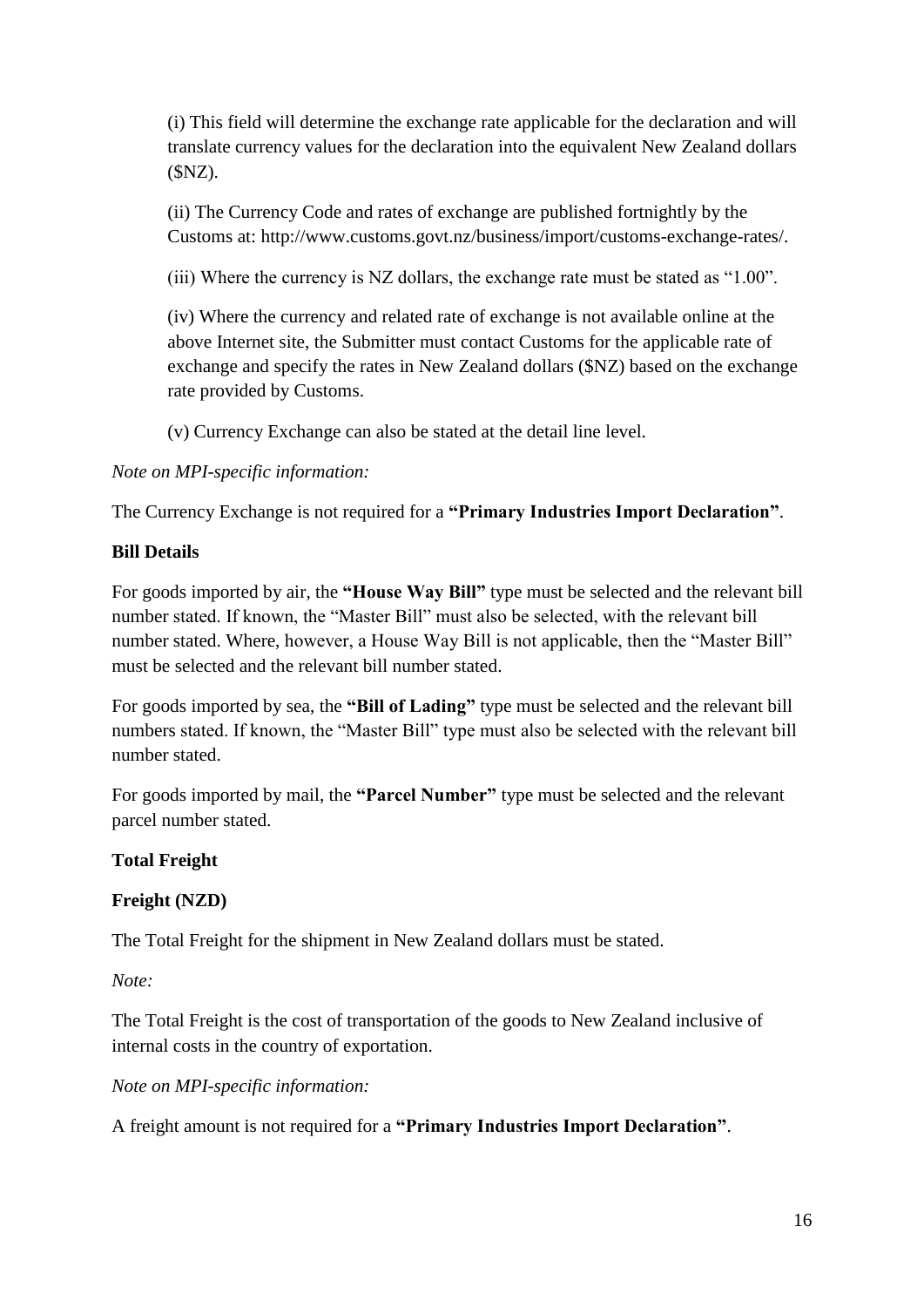### **Freight Proportioning Method**

Where the declaration covers freight charges which have been proportioned for each consignment in a multi-consignment importation, the method of determining the proportional freight amount must be selected.

### **CONTAINERS**

*Notes:*

(i) Where goods are transported by sea in a container, information on the container is needed here.

(ii) Where goods are transported by air, information with respect to the pallet(s) is needed here.

(iii) Multiple containers can be itemised on separate detail lines. This enables the declaration to be broken down into smaller entities with respect to clearance. For example, where only part of the declaration is of interest to a border agency, providing details on separate details lines enables other parts of the declaration to not be held up for clearance.

### **Container/Pallet Number**

For containers transported by sea, state the Container Number(s).

For pallets, whether imported by sea or air, state a unique sequential number starting with **"1"**.

### **Container/Pallet Size and Type**

For each Container Number, the Container Size and Type must be selected.

*Notes:*

(i) There are multiple different Container Types.

(ii) Container Types are outlined in the UN/EDIFACT 8155 Equipment size and description codes available from www.unece.org.

### **Container Status**

For each Container Number, the Container Status must be selected:

**"Empty" "Full load" "Full, contains multiple LCL consignments" "Bulk"**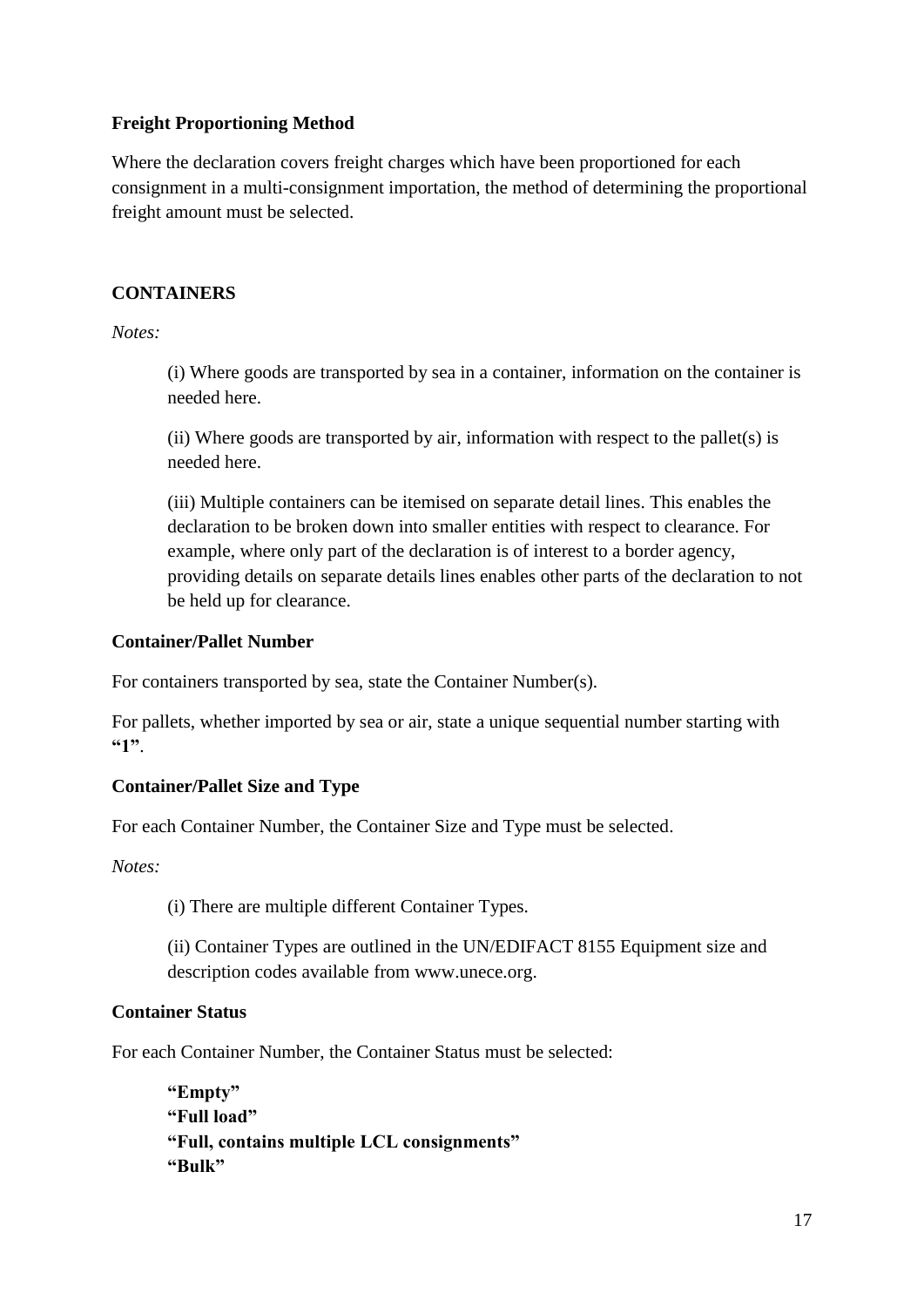The Number of Packages where "bulk" is selected is **"1"**.

*Notes:*

(i) **"Empty"** means an empty container containing no goods, where the container itself is the goods being imported. Where the container is being used to transport other goods (ie as transport equipment) other requirements will apply as set out in these Rules.

(ii) **"Full load"** means goods supplied by one or multiple consignors are packed in the container, and the consignment contains goods for only one consignee.

(iii) **"Full, contains multiple LCL consignments"** means more than one consignment has been packed into the container. The container contains multiple less than full container load (LCL) consignments that individually do not occupy the full space available in a container. The consignments must have at least two different consignees in New Zealand. Another name commonly used and synonymous with this definition is FAK (freight all kinds).

(iv) **"Bulk"** means non-packaged goods (for example grain, gas, liquid or powder), shipped in a specific purpose container.

*Notes on MPI-specific information:*

(i) For each container number, the New Zealand Sea Container Quarantine Declaration must be provided in respect to the cleanliness (Q1), restricted packaging (Q2) and wood packaging (Q3).

(ii) The format is  $\mathbf{Y''} = \mathbf{ves}$ ,  $\mathbf{Y''} = \mathbf{no}$ .

(iii) Where wood packaging is "Y" (yes), responses to QD3a and QD3b must also be stated.

(iv) Further information on the Sea Container Quarantine Declaration can be found on the MPI Internet site.

(v) If the container has been packed overseas by an MPI-approved system holder, the MPI Approved System Number can be stated for each applicable container and the related Sea Container Quarantine Declaration fields can be left blank.

(vi) If the Sea Container Quarantine Declaration is not known, and/or the MPI Approved System Number is not applicable or known then these fields must be left blank.

(vii) Where a Container Quarantine Declaration is left blank, or where the Quarantine Declaration indicates possible biosecurity risk, and/or an MPI Approved System Number is not provided, the container may be subject to inspection by MPI and charges may apply.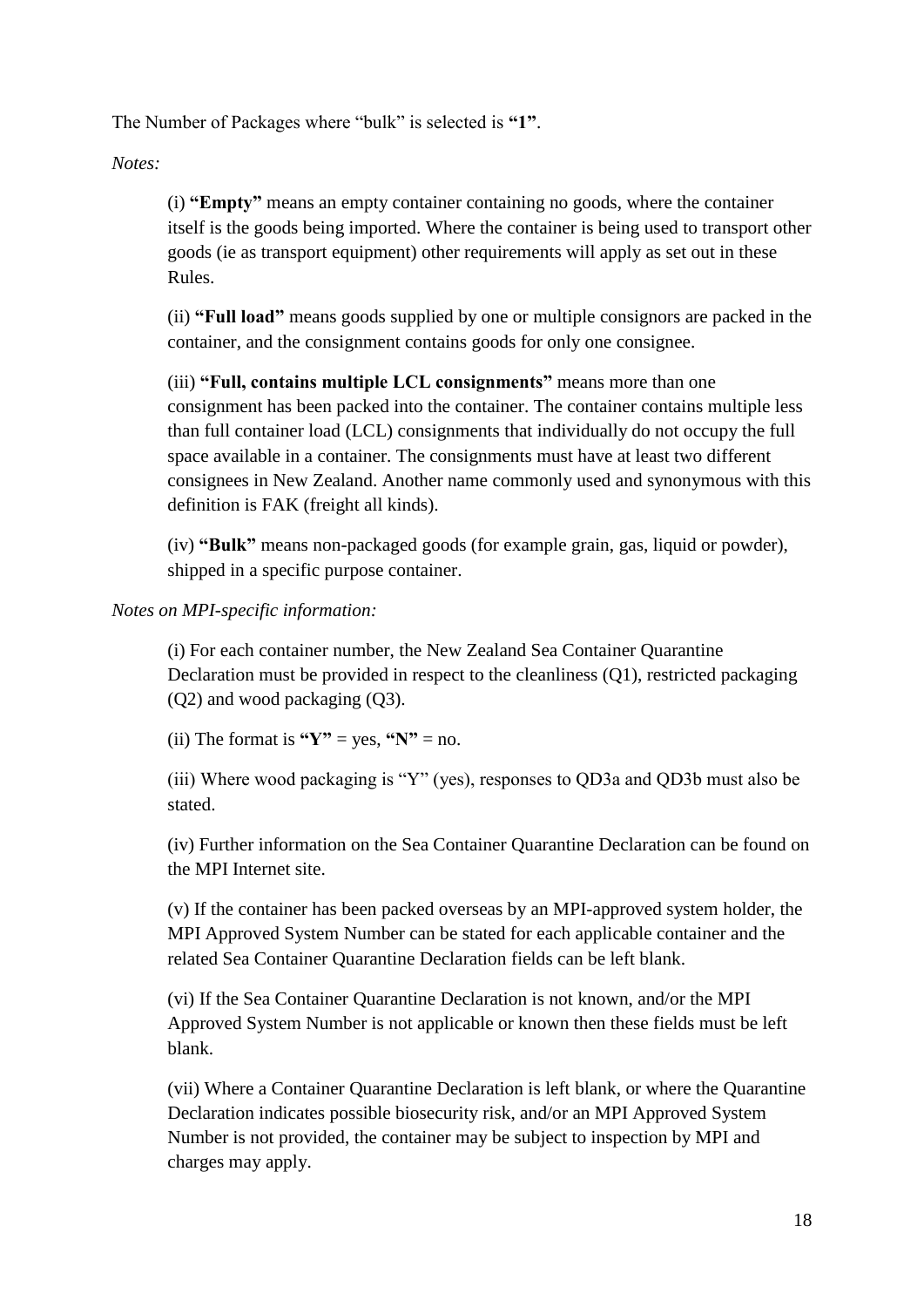### **Seals/Seal Number**

For each Container Number, the Seal Number identifying the seal affixed to that container should be stated.

### **Packaging**

The Package Type and Total Number of packages as listed on the Master Bill or Bill of Lading for each container/pallet number must be stated.

*Note:*

The full list of Package Type codes are listed under UN/EDIFACT Recommendation 21 Annex VI available from www.unece.org.

No packaging information is required for **"Empty"** Container Type or for **"Periodic Import Entries".**

*Note:*

The purpose of this part of the declaration is to associate packages with the relevant container and bill. Where the goods are containerised, the packaging information associated with each container is provided here.

### **CONTAINER PACK LOCATION**

Where known, the Container Pack Location and the address details should be provided.

### **LOCATION OF GOODS**

### **Location of Goods Code**

For goods imported by air, the TSW Premises Code of the cargo terminal operator/consolidator/freight forwarder premises where the goods are located must be stated.

For goods imported by sea, the TSW Premises Code is not required when goods are processed directly at the port of discharge.

For goods imported by sea, where the location is different to the port of discharge, the TSW Premises Code where the goods are located must be stated.

*Notes on MPI-specific information:*

(i) Where the goods or the container are of biosecurity interest, such goods and containers can only be cleared for movement (prior to biosecurity clearance being given) to a Transitional Facility or Containment Facility approved under the Biosecurity Act 1993.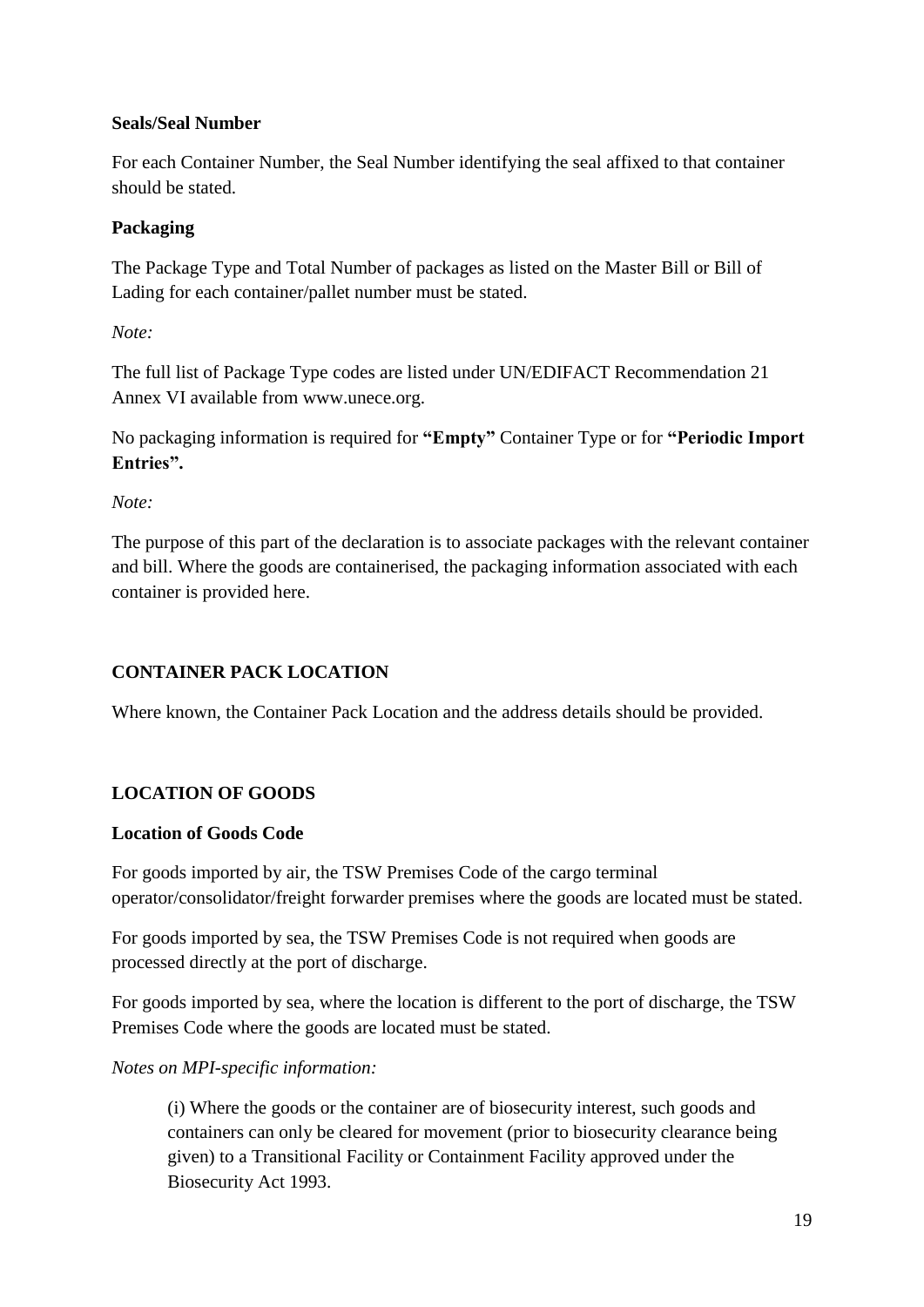(ii) The facility's Premises Code must be provided to allow for the movement of uncleared containerised goods.

#### **DELIVERY DESTINATION**

Where the delivery of the goods is to a party other than the importer, the Delivery Destination name and address must be stated.

### **DELIVERY NOTIFICATION**

#### **Party Code**

The TSW organisation, person or client code should be stated where delivery notification to a third party is required.

#### **Party Name**

Where the Party Code is not known or a Party Code has not been assigned, the Party Name of the delivery notification party must be stated.

#### **Email**

Where the Party Code is not known or a Party Code has not been assigned, the Email address of the delivery notification party must be stated.

### **SUPPLIER**

#### **Supplier Code**

The Supplier Code of each overseas supplier of the imported goods is not required for a "Simplified Import" but may be stated where known.

If the consignment contains distantly taxable goods that have been supplied or re-delivered by a registered person (as that term is defined by section 2 of the Goods and Services Tax Act 1985), that entity must be stated as the supplier.

#### *Note on MPI-specific information:*

The Supplier Code is not required for a "Primary Industries Import Declaration" but may be stated where known.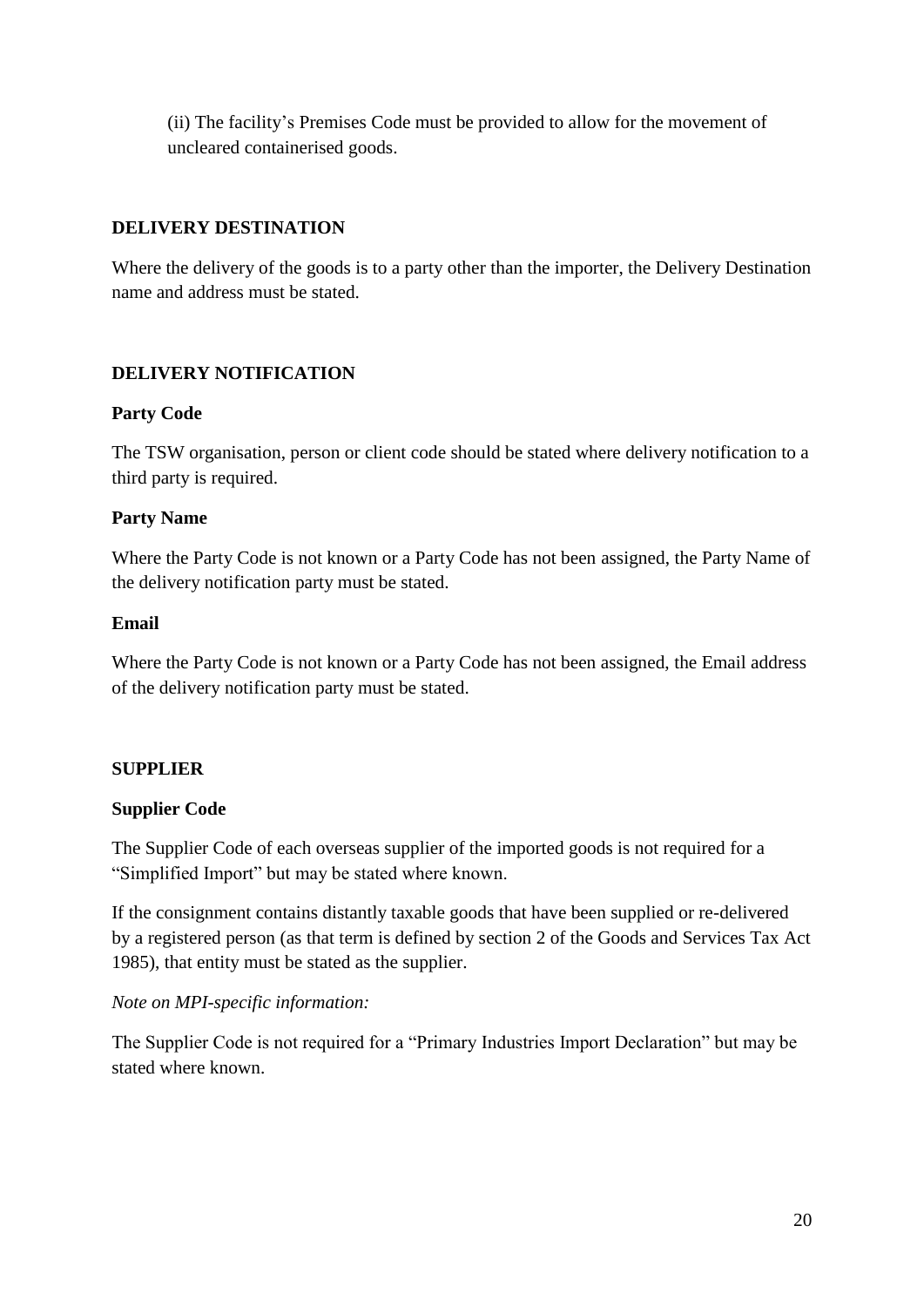### **Supplier Name**

The full name of each overseas supplier of the imported goods must be stated for a "Simplified Import", where a supplier code has not been stated. The full address details of each supplier must be stated.

*Note on MPI-specific information:*

The full name of each overseas supplier of the imported goods must be stated for a **"Primary Industries Import Declaration"** where a Supplier Code has not been stated. The full address details of each supplier must be stated.

### **Contact Person**

Where known, the Contact Person for each supplier must be stated.

### **Method(s) of Communication**

At least one Method of Communication type for the supplier must be selected together with the relevant details stated.

### **SELLER**

### **Same as Supplier**

Select where the name of the seller of the goods is the same as the supplier.

If the seller is other than the supplier, the full name of each seller and the seller's address details must be stated.

### **DETAIL LINES**

*Note:*

In addition to the whole of the declaration / entry details, information on specific line items must be provided. This additional information is used to separate out items for applying different clearances, tariffs and duties, etc.

### **Goods Description**

The description of the goods must be clearly described and must state the specific nature and type of the goods. The description should not be a generic trade description, catalogue number, tariff concession description, or the text of either a tariff heading, or of a tariff item.

The description must be stated in English.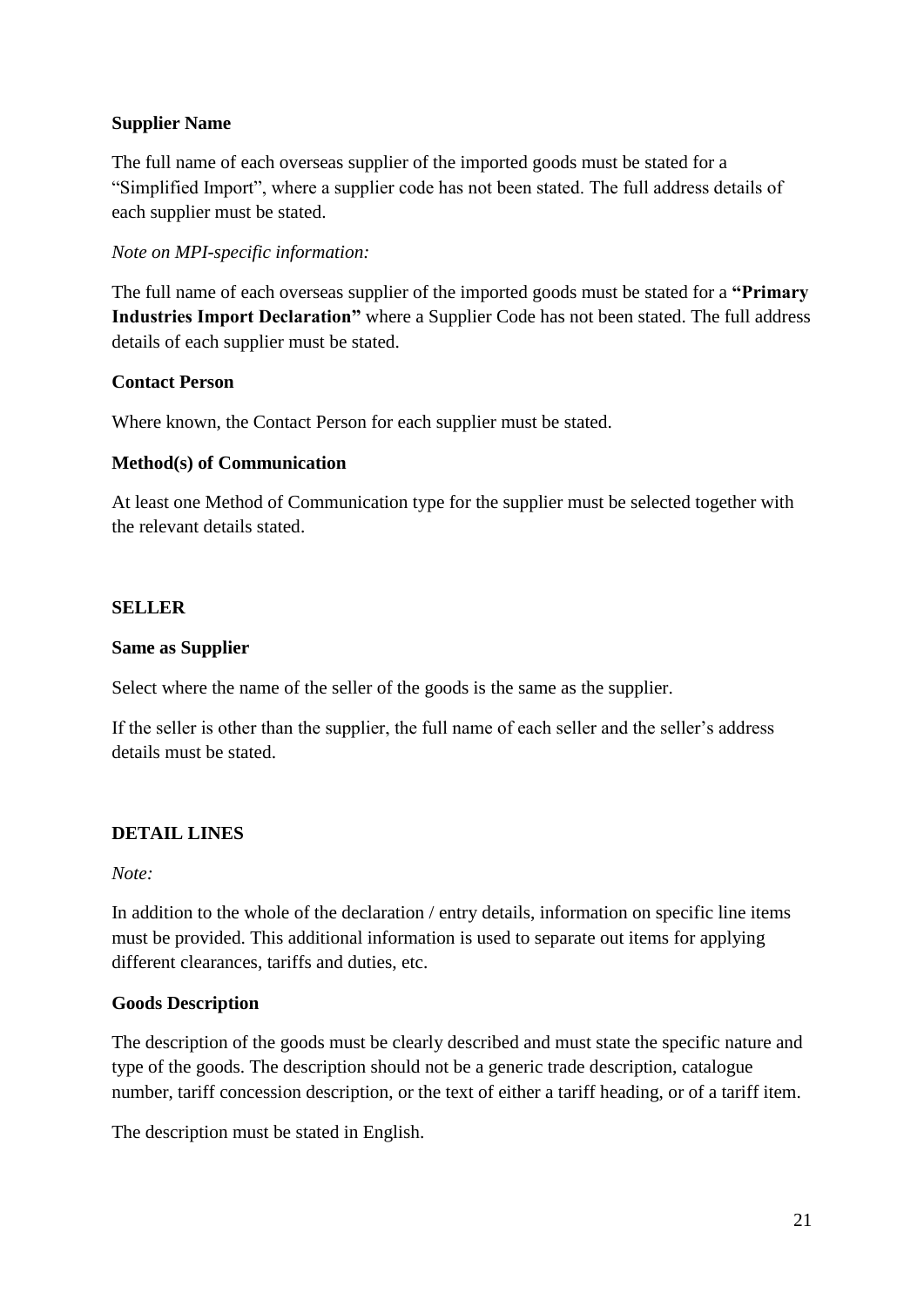For every declaration / entry that is made in respect of a used motor vehicle of Tariff heading 87.02, 87.03, 87.04, or 87.05, the Goods Description in the detail line must state:

- (a) The make and year of manufacture of the vehicle;
- (b) The words "Chassis number" followed by the vehicle's chassis number;
- (c) The odometer reading at the time of sale of the vehicle for export to New Zealand; and
- (d) The odometer reading of the vehicle at the time of its import to New Zealand.

### **Tariff Item**

The tariff classification of the goods by reference to the Tariff Number and Statistical Key Code according to the "Working Tariff Document of New Zealand" must be stated.

### **Concession Code**

State the applicable Concession Code (if any) issued under section 8 of the Tariff Act 1988 by reference to its number, as published by Customs, or codes issued by Customs to implement sections 145, 151 and 153 of the Customs and Excise Act 2018.

### *Note:*

The *Consolidated List of Approvals relating to Part II of the Tariff of New Zealand*, also known as the tariff concessions, is available on the Customs internet site. The Concession Code is referred to as the reference number.

### **Country of Export**

Select the Country of Export of the goods.

When goods are exported to New Zealand from any country but pass through any other country on their journey to New Zealand (whether transhipped in that other country or not), they are considered to be shipped directly from the first mentioned country.

### *Note:*

The Country of Export code is based on the ISO 3166-1 two-alpha country code standard available from www.iso.org.

### **Country of Origin**

Select the country of origin of the goods.

*Note:*

The Country of Origin code is based on the ISO 3166-1 two-alpha country code standard available from www.iso.org

*Notes on MPI-specific information:*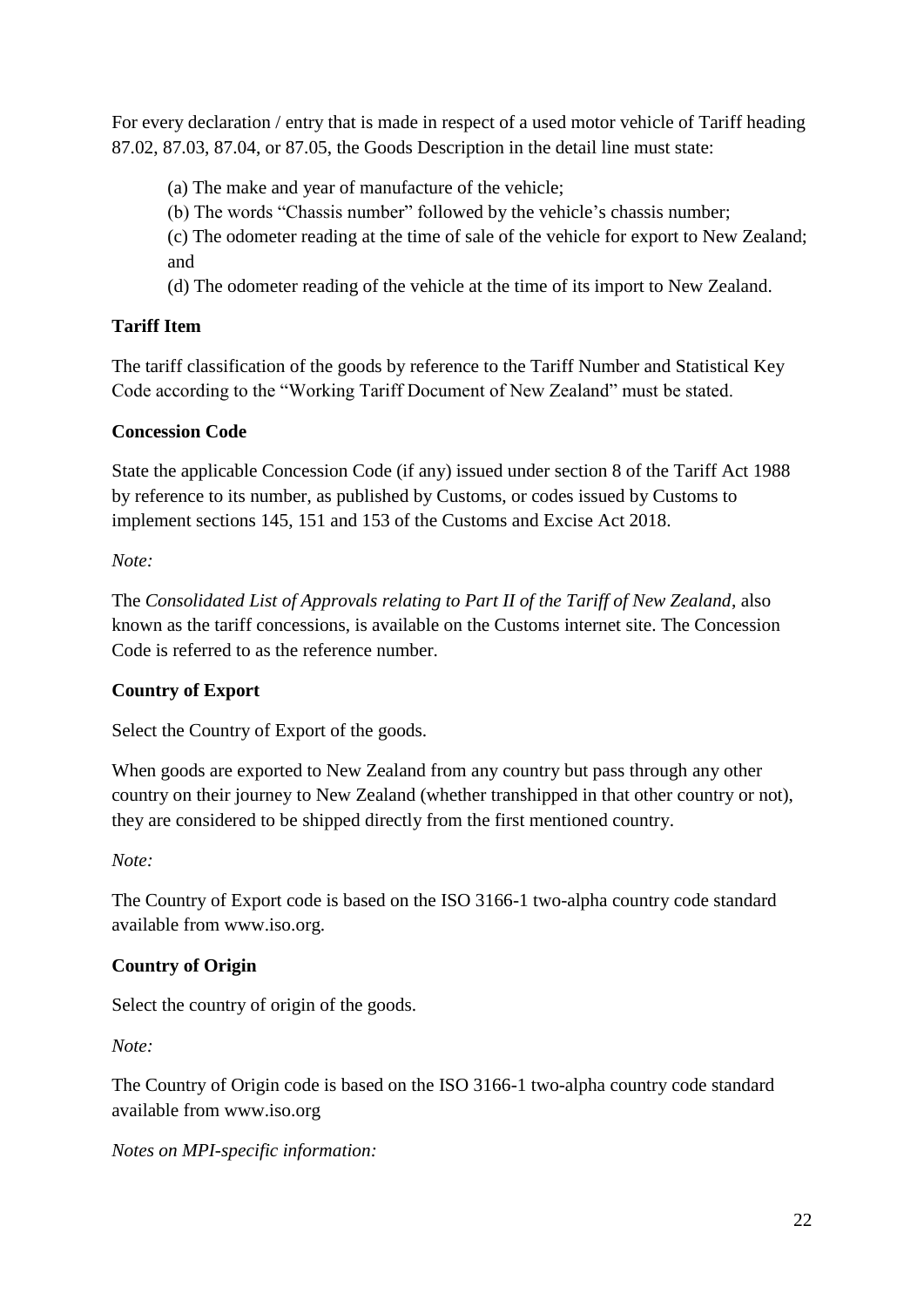(i) Where the goods fall within Chapters 2 to 22 of the "Working Tariff Document of New Zealand", the Region of Origin within the country of origin where the goods were born, reared, slaughtered, manufactured, processed, grown, harvested and exported must be stated.

(ii) The Regional Code to be used is available from the UN/LOCODE subdivision codes available from www.unece.org

### **Statistical Quantity**

The Statistical Quantity of the goods, if required by the Tariff item of the goods as set out in the "Working Tariff Document of New Zealand", must be stated. The Statistical Quantity must be specified to three (3) decimal places.

### **Statistical Unit**

The Statistical Unit, if required by the Tariff item of the goods as set out in the "Working Tariff Document of New Zealand", must be stated.

### **Supplementary Quantity**

The supplementary quantity must be specified to three (3) decimal places.

### **Supplementary Unit**

The Supplementary Unit, if required by the Tariff item of the goods as set out in the "Working Tariff Document of New Zealand", must be stated.

### *Note:*

An example is where goods are classified in a tariff item with the unit of measurement of "lal" (litres of alcohol), the supplementary unit is "LTR" (litres). The number of litres must then be stated in the Supplementary Quantity field.

### **Value in Foreign Currency**

The foreign value for duty in the currency in which the goods are traded must be stated.

### **Currency Code**

Select the Currency Code for the country in which the goods were traded.

### **Value for Duty (NZD)**

State the Value for Duty in New Zealand Dollars (\$NZ).

### *Notes:*

(i) This field will determine the exchange rate applicable for the detail line of the goods and will translate currency values for the goods into the equivalent New Zealand dollars (\$NZ).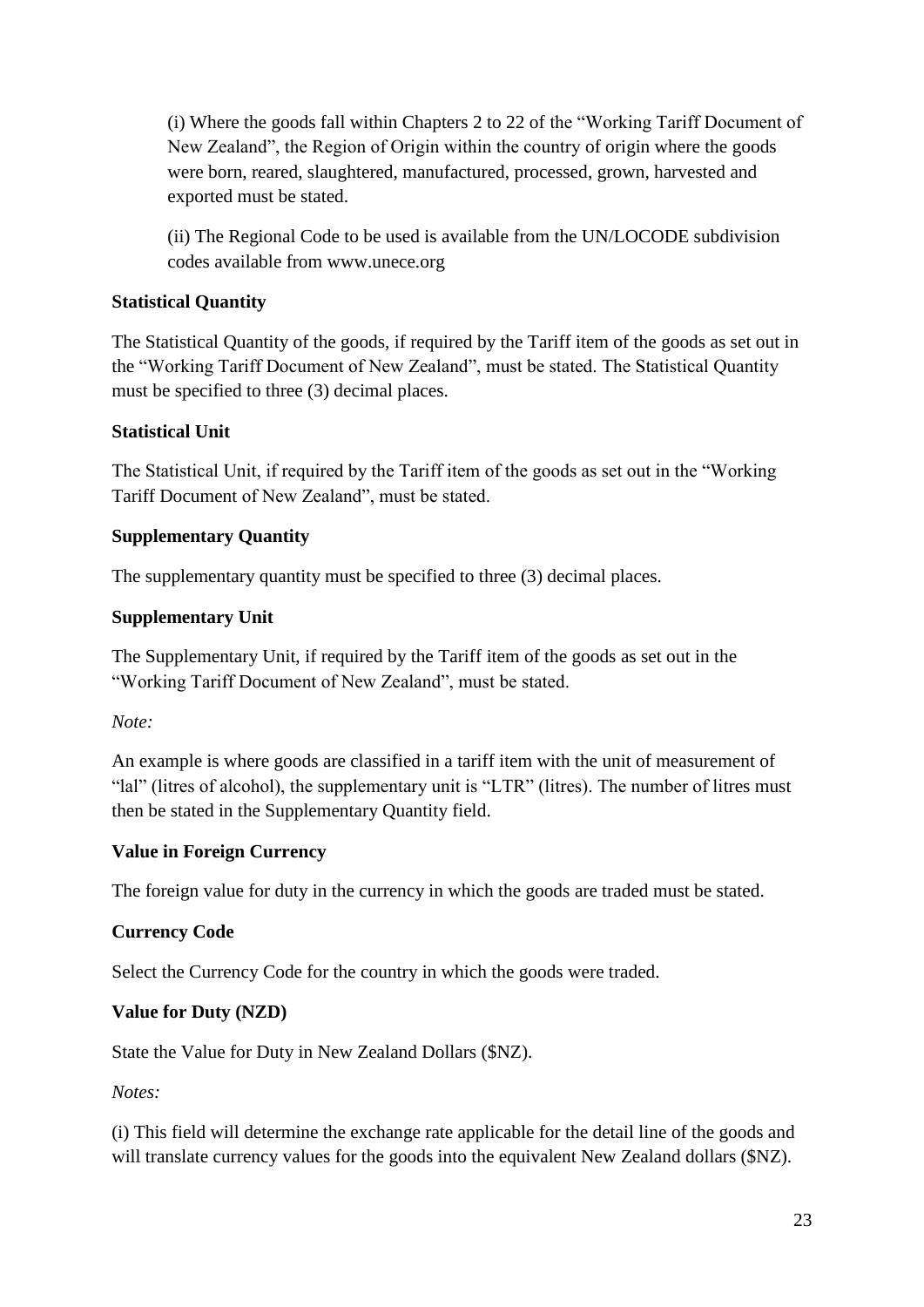(ii) The Currency Code and rates of exchange are published fortnightly by Customs at: http://www.customs.govt.nz/business/import/customs-exchange-rates/.

(iii) Where the currency is NZ dollars, the exchange rate must be stated as "1.00".

(iv) Where the currency and related rate of exchange is not available online at the above Internet site, the Submitter must contact Customs for the applicable rate of exchange and specify the rates in New Zealand dollars (\$NZ) based on the exchange rate provided by Customs.

(v) Currency exchange is also stated at the header level of the entire declaration / entry.

*Note on MPI-specific information:*

The currency exchange is not required for a **"Primary Industries Import Declaration"**.

### **Freight**

The freight amount in New Zealand dollars (\$NZ) must be stated. This is the cost of transportation of the goods to New Zealand inclusive of internal costs in the country of exportation.

### **Insurance**

The insurance amount in New Zealand dollars (\$NZ) must be stated. This includes insurance incurred in the exporting country in respect of the goods inclusive of internal costs in the country of exportation.

### **Tariff Duty**

The amount of Tariff Duty payable in New Zealand dollars (\$NZ) must be stated. This includes any excise-equivalent duty that may be payable.

### **Tariff Preference Claimed**

Where applicable, the Tariff Preference type claimed must be selected.

### **Goods and Services Tax**

The amount of Goods and Services Tax payable in New Zealand dollars (\$NZ) in accordance with section 12 of the Goods and Services Tax Act 1985 must be stated.

### **Other Duty/Tax/Fees**

Where applicable, the duty, tax or fee type must be selected with the relevant amount stated for each applicable fee type set out in the NZ Trade Single Window Message Implementation Guidelines for Import Declaration. This includes:

**"Anti Dumping" "Countervailing Duty"**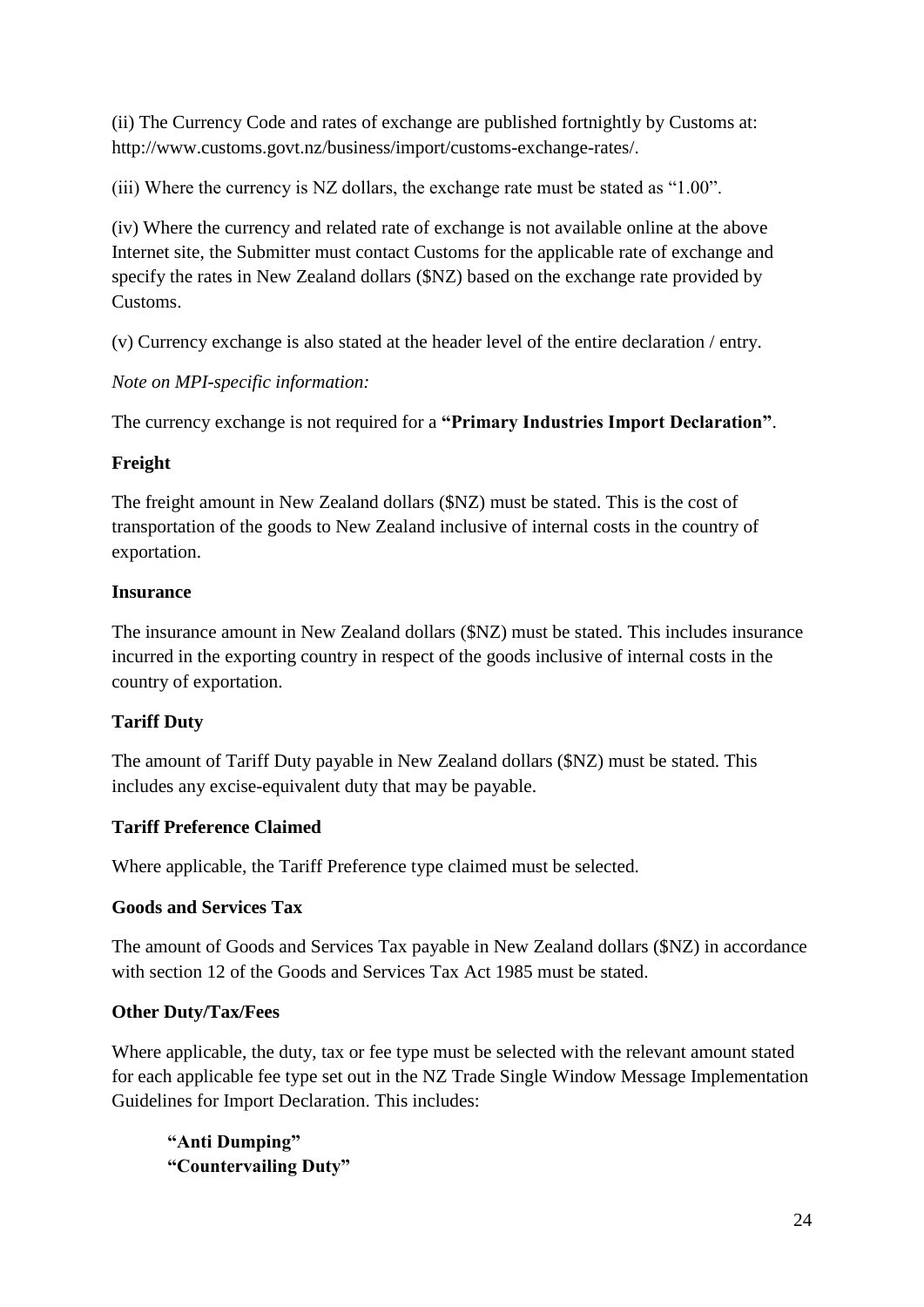**"Alcohol Levy (Alcohol Liquor Advisory Council)" "Steel Levy (Heavy Engineering Research Levy)" "Synthetic Greenhouse Levy" "Accident Compensation Corporation Levy" "Petroleum Fuel Monitoring Levy" "Total Amount"**

*Note for MPI-specific information:*

The Other Duty/Tax/Fees is not required for a **"Primary Industries Import Declaration"**.

### **Other Valuation Adjustment**

Where applicable, where any valuation adjustment applies, the Adjustment Type must be selected and the relevant amount stated. The valuation adjustment amount must be stated in New Zealand dollars (\$NZ).

### *Note on MPI-specific information:*

The Other Valuation Adjustment is not required for a **"Primary Industries Import Declaration"**.

### **Other Classifications**

Where applicable, the Other Classification type must be selected and the Classification Type stated. The Other Classification types are based on the UN/EDIFACT code 7143 available from Customs, and include:

**"United Nations Dangerous Goods List"** for hazardous goods **"International/Code of Zoological Nomenclature" "International Code of Nomenclature for Cultivated Plants"**

### **SUPPLIER DETAILS**

### **Importer/Supplier Relationship**

Where a relationship exists between the importer and the supplier, the Relationship Type and relevant supplier must be selected.

### **PRODUCT DETAILS**

### **Product Name**

Where applicable, the Product Name must be selected and the relevant product name stated:

### **"brand name"**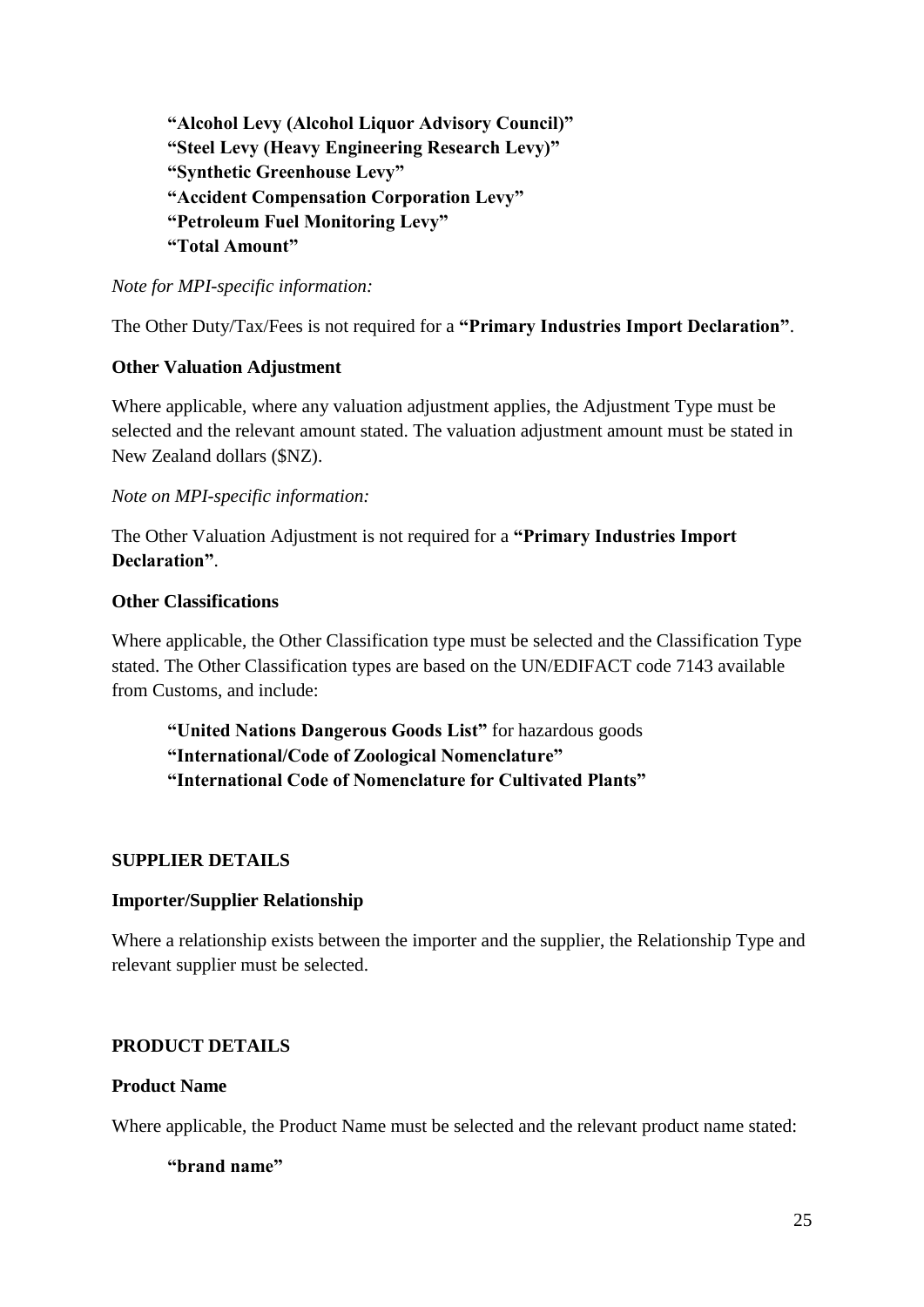**"common name" "registered name" "trade name"**

### **Product Identifiers**

If there are Product Identifiers, the identity type must be selected and the relevant identity number stated, where known.

For motor vehicles, the vehicle identification or chassis number must be stated.

The Global Trade Item Number (GTIN), if applicable must be stated.

#### *Notes on MPI-specific information:*

(i) Where the goods come within the "Working Tariff Document of New Zealand" Chapters 2 to 22, then the goods are of interest to MPI.

(ii) Additional information on the Product Details for such goods may be required by MPI as part of a relevant Import Health Standard, an imported food requirement or an imported agricultural compound or veterinary medicine requirement. Information on whether the goods are subject to an Import Health Standard, an imported food requirement or an agricultural compound or veterinary medicine requirement are available from the MPI Internet site. Provision of the information is necessary for compliance and will facilitate importation of the goods.

(iii) If there are Product Identifiers, the identity type must be selected and the relevant identify number stated, where known:

a) for live animals, any identification mark or number (e.g. identification tag, microchip, tattoo) must be stated if the animal be so marked or identified; in the case of some animals this is a requirement under the National Animal Identification Act 2012 (imported cattle or deer) or the Biosecurity Act 1993.

b) for agricultural compounds and veterinary medicines, in accordance with the Agricultural Compounds and Veterinary Medicines Act 1997.

c) for used machinery, the serial number must be stated, if known.

(iv) Where applicable the Product Characteristic Type must be selected and the Commodity Characteristic stated e.g., for genetically modified goods and for used articles.

(v) MPI-specific Prohibited Codes must be specified for specific tariff types including a range of used equipment and machinery. Information on MPI-specific codes is available from the Customs internet site. For new goods specify "**NEW**" and for used equipment and machinery specify "**MUD**".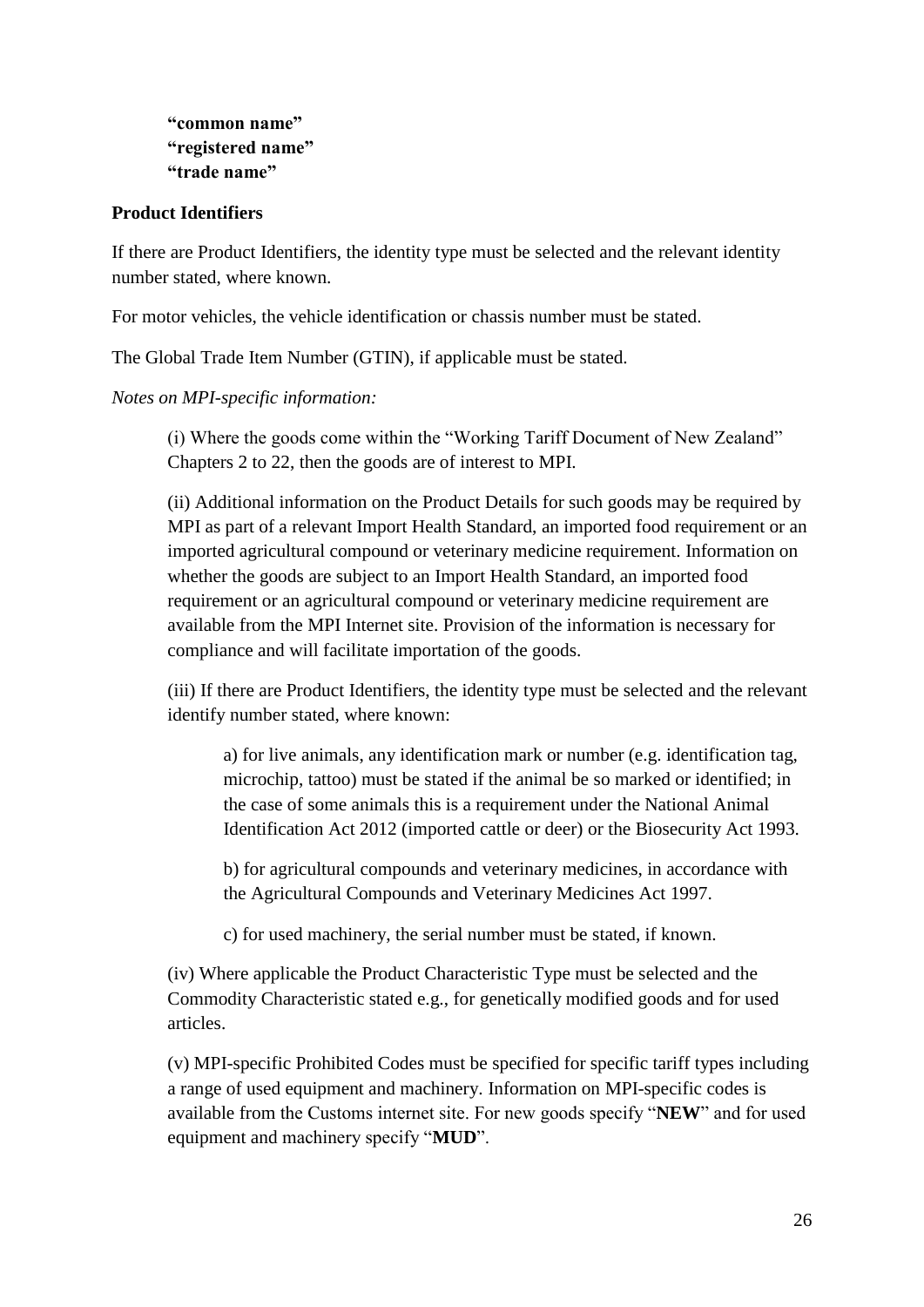(vi) The Product Constituents must be stated and the relevant percentage of constituent quantity must be stated.

(vii) Where known the "best before date" or the "use by date" must be stated, in the format CCYYMMDD.

(vii) The Lot Number of the goods should be stated.

(ix) The Intended Use Code must be selected, e.g.

**"sale for human consumption" "animal consumption" "laboratory analysis" "trade sample not for sale" "personal use" "import for re-export" "seed for sowing"**

(x) Where the Intended Use Code is not known, a statement that describes the Intended UseText of the goods must be stated.

### **TEMPERATURE DATA**

#### **Storage Temperature**

The Storage Temperature required to be maintained for the goods, or in a container, or in a conveyance, may be stated. The temperature must be stated in Celsius. Negative temperatures must be preceded by a minus (-) sign.

### **Minimum Storage Temperature**

The Minimum Storage Temperature required to be maintained for the goods, or in a container, or in a conveyance, may be stated. The temperature must be stated in Celsius. Negative temperatures must be preceded by a minus (-) sign.

### **Maximum Storage Temperature**

The Maximum Storage Temperature required to be maintained for the goods, or in a container, or in a conveyance, may be stated. The temperature must be stated in Celsius. Negative temperatures must be preceded by a minus (-) sign.

### **ITINERARY**

Where applicable, the country(ies) where goods have passed through en route to New Zealand from the original country of export must be stated.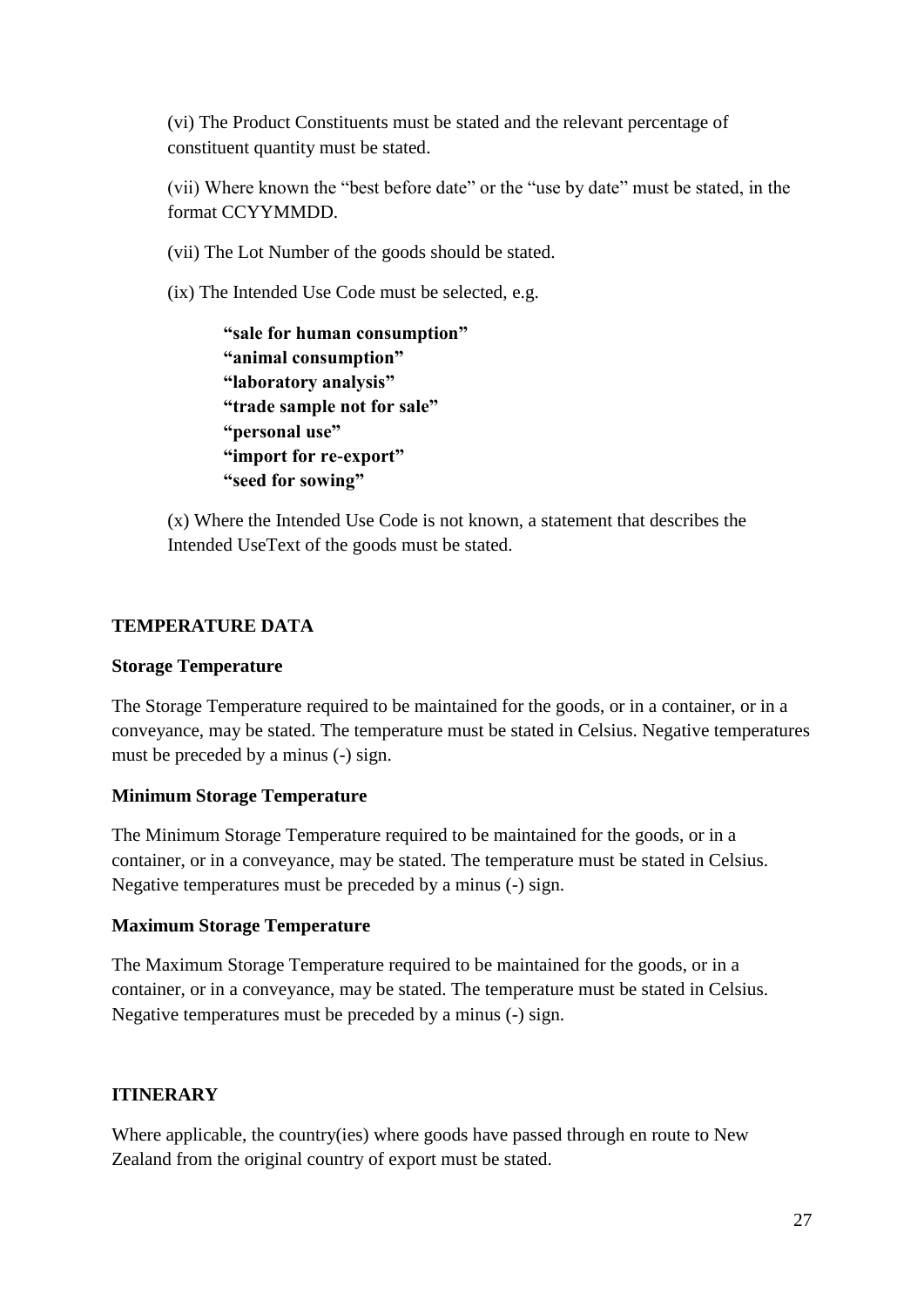#### *Notes:*

The Country Codes to be used to outline the itinerary is based on the ISO 3166-1 two-alpha country code standard available from www.iso.org.

### **PACKAGING**

### **Type of Packages**

The Type of Packages listed on the bill of lading, waybill or parcels post must be selected.

### **Number of packages**

The Number of Packages relevant to each package type listed on the bill of lading, waybill or parcel must be stated.

### **Package Volume (m3)**

The total volume in cubic metres of each relevant package type must be stated.

### **Shipping Marks**

The Shipping Marks and numbers on each relevant package type must be stated.

*Notes:*

(i) Shipping marks are generally numbers printed on the outside of the package.

(ii) No packaging information is required for "Empty" Container Type or for Periodic Imports.

### *Notes on MPI-specific information:*

(i) The Packing Material Description is required where any organic matter has been used for packaging and a description of the type of material used must be stated. For some types of goods the packing material and how the goods are to be transported is prescribed in an import health standard.

(ii) For each container or pallet number, the packaging details must be stated.

(iii) A Preferred Treatment Provider can be identified using the Trade Single Window premises code for that provider. Where the goods are to be treated and the Preferred Treatment Provider has not been stated, then this may be sought by MPI.

(iv) If the goods are to be transferred to a Transitional Facility or Containment Facility in accordance with the Biosecurity Act 1993, the Trade Single Window premises code for that facility must be stated for each applicable container.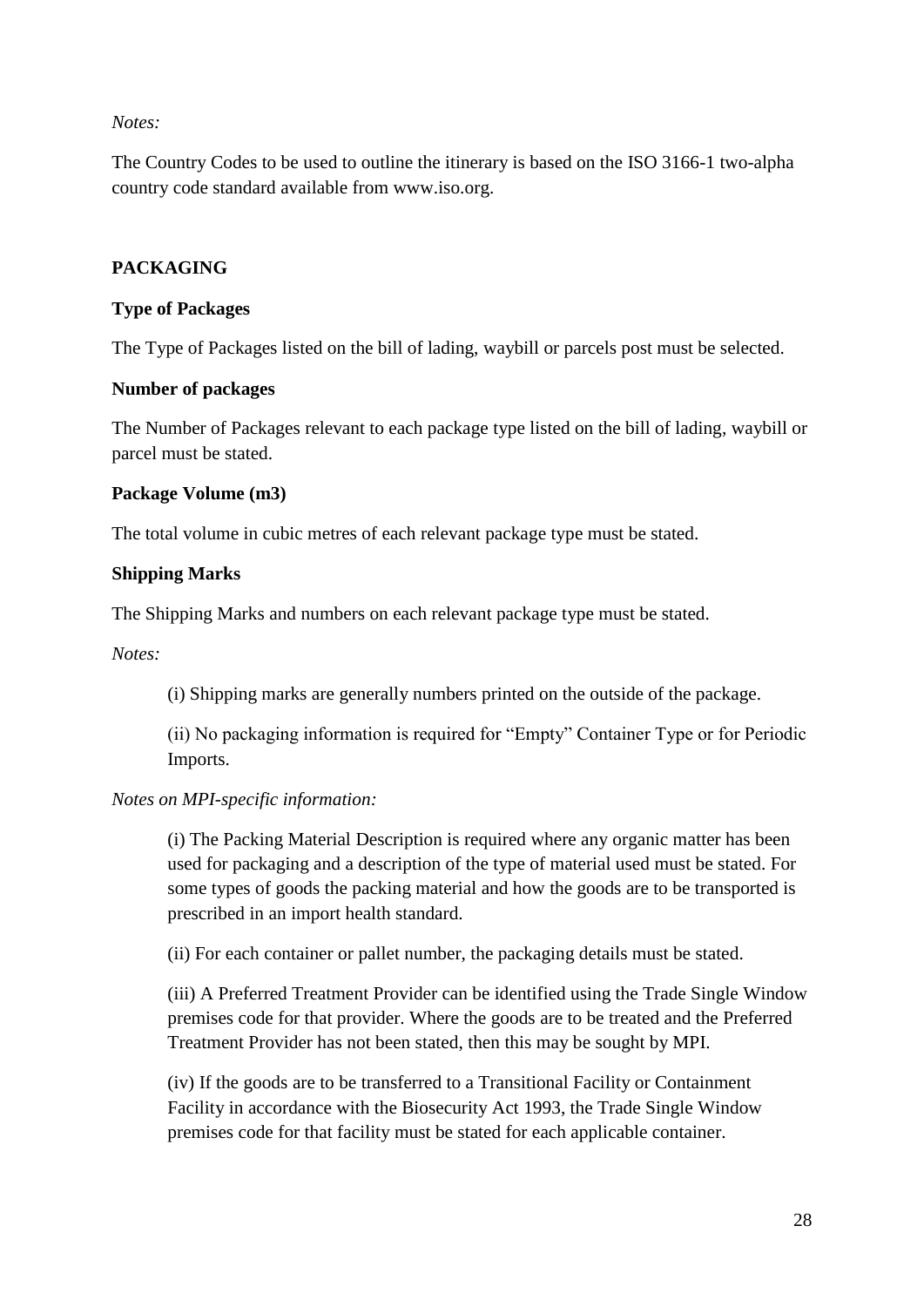(v) The full name of the Transitional Facility or Containment Facility can be stated if the premises code is not known for a "**Primary Industries Import Declaration**".

### **GOODS MEASURE**

#### **Gross Weight Item Level (kg)**

The gross weight of each detail line must be stated. The weight must be stated in kilograms and include the packaging, but must exclude the transport equipment.

#### **Net Weight Item Level (kg)**

The net weight of each detail line must be stated. The weight must be stated in kilograms and exclude any packaging or transport equipment.

#### *Notes on MPI-specific information:*

For goods which fall within Chapters 6, 7, 8, 10 and 12 of the "Working Tariff Document of New Zealand" (animal and plant products), the full name and address details must be stated, where:

(a) the Grower is different to the Supplier of the goods; and/or

(b) the Producer of processed food of plant or animal origin is different to the Supplier of the goods. A Producer includes a person or organisation involved in the production and harvesting of animal and plant products; and/or

(c) the Manufacturer who manufactured the goods is different to the Supplier.

#### **DOCUMENTS**

#### **Permit Details**

Where a Permit has been issued relating to goods at detail line level only, the Permit Authority Code must be selected and the relevant Permit Number issued must be stated.

*Notes on MPI-specific information:*

(i) Imports of some goods may be subject to additional permit requirements in accordance with:

- (a) an Import Health Standard approved under the Biosecurity Act 1993
- (b) the Food Act 2014 and/or in associated food standards
- (c) the Agricultural Compounds and Veterinary Medicines Act 1997
- (d) the Hazardous Substances and New Organisms Act 1996.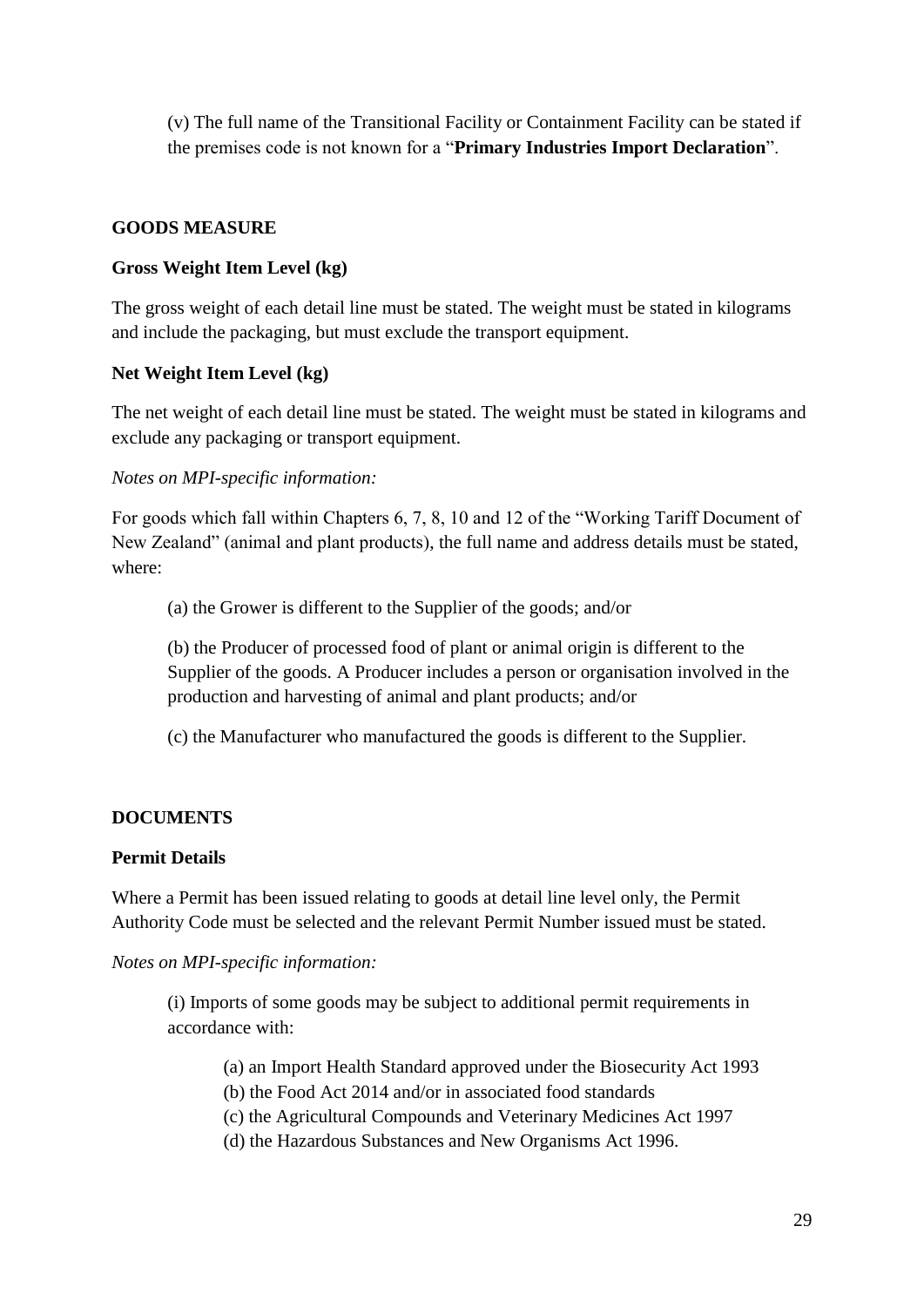(ii) Where a permit to import is required, the permit must be applied for prior to the arrival of the goods and the Permit Number and permit document(s) must be attached to the declaration / entry. Where the permit applies for a specific part of the declaration / entry, then it must be provided here in the Detail Line. If it applies to the whole declaration / entry, it should be provided at the whole of entity level.

(iii) Further information on MPI permit requirements is available from the MPI internet site.

### **Document Reference**

Where an additional document or documents relating to goods at detail line level only, each Document Type must be selected and the Document Reference Number for each document must be stated.

### **ADDITIONAL INFORMATION**

### **Other Information Codes**

Where an Other Information Code/s relating to goods at detail line level only applies, the relevant Information Code Type must be selected and the relevant data stated, where required.

### **Overseas Registered Supplier and Prepaid GST Indicator (required for OSR consignments)**

If the goods covered by the detail line are distantly taxable goods and have been supplied or re-delivered by a registered person (as that term is defined by section 2 of the Goods and Services Tax Act 1985):

a) state 'OSR' as an Other Information Code type, and the GST registration number of that registered person (as a single string of numbers without separators such as spaces, dots or hyphens) as the associated Other Information Data; and

b) indicate whether GST payable on the consignment has been collected by the registered person by stating 'OSP' as an Other Information Code type, and 'Y' for yes or 'N' for no as the associated Other Information Data.

### **Low Value Goods Exclusion from Write-off**

If the goods covered by the detail line are:

a) part of a consignment with a value for duty of NZ\$1,000 or less, or

b) are distantly taxable goods and have been supplied by a registered person (as that term is defined by section 2 of the Goods and Services Tax Act 1985);

and the goods are goods described in regulation 70(3) of the Customs and Excise Regulations 1996, then state 'LVX' as an Other Information Code type.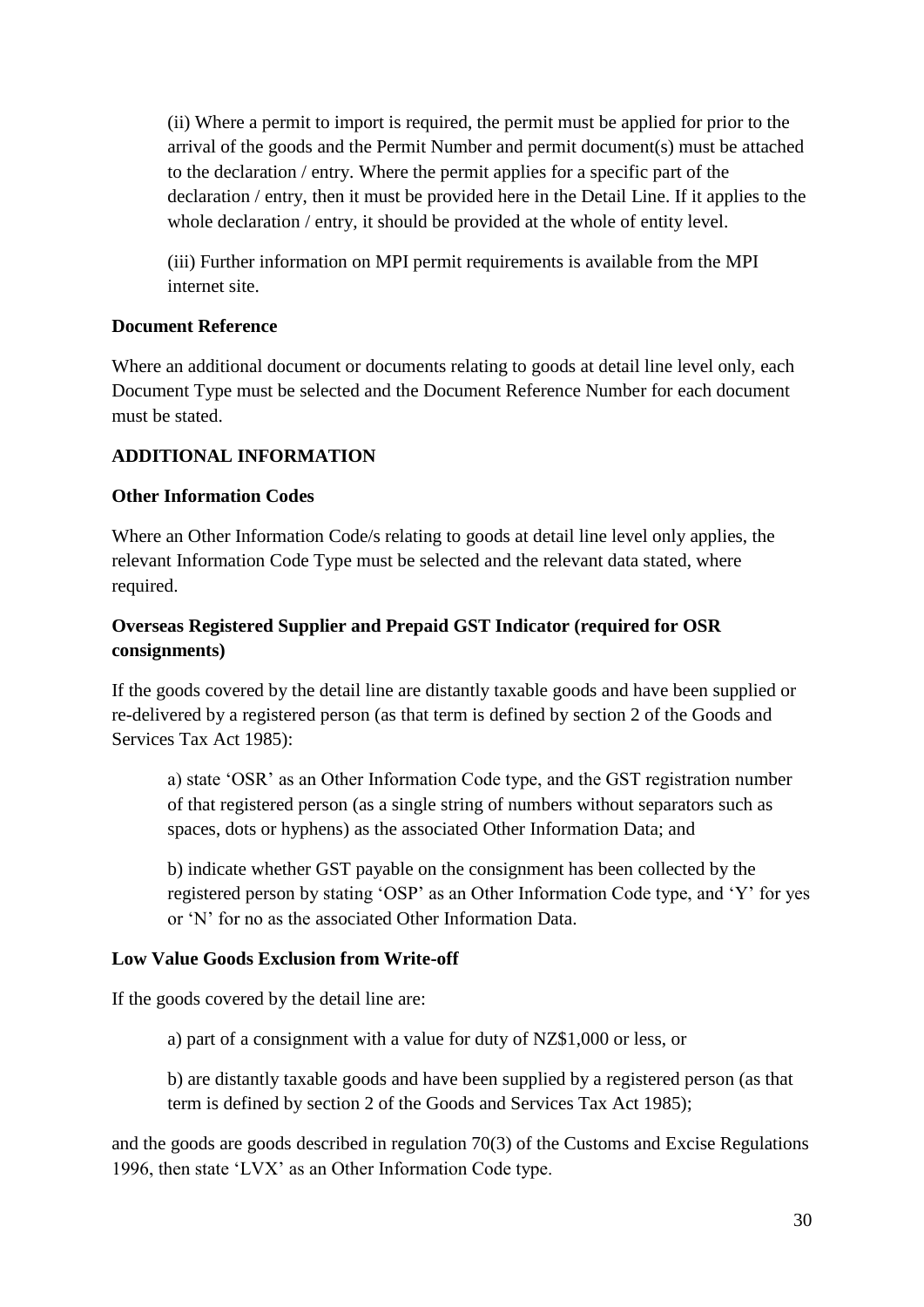### **Prohibited Codes**

Where applicable, the Prohibited Goods Code Type must be selected. A Permit may be required for the import of these goods.

*Note on MPI-specific information:*

MPI-specific Prohibited Codes must be specified for specific tariff types including a range of used equipment and machinery. Information on MPI-specific codes is available from the Customs internet site. For new goods, specify "**NEW**". For used equipment and machinery, specify "**MUD**".

### **Additional Information Details**

Where Additional Information Details relating to goods at detail line level only applies, the relevant code type must be selected and the relevant details stated.